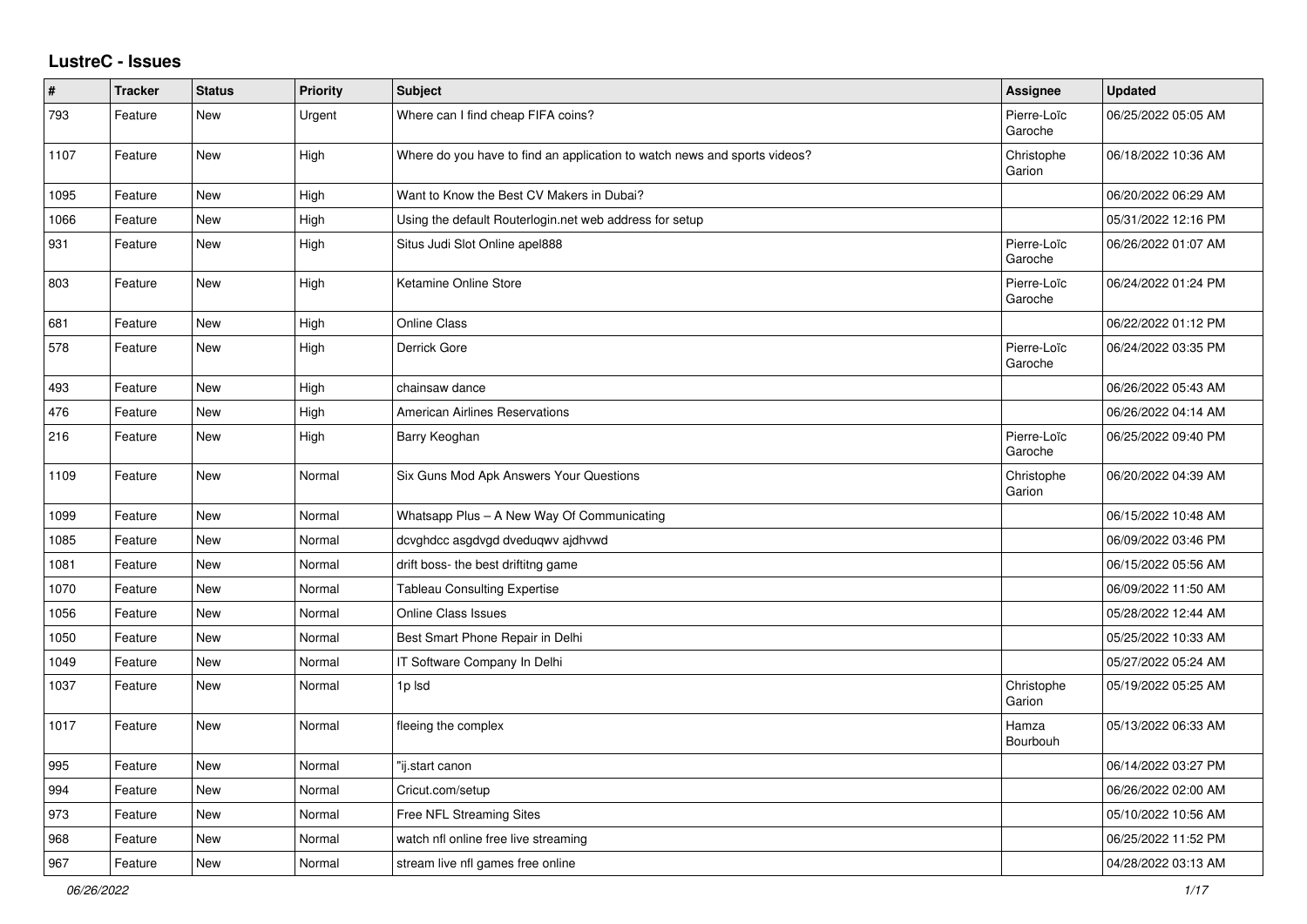| $\vert$ # | <b>Tracker</b> | <b>Status</b> | <b>Priority</b> | <b>Subject</b>                                                           | Assignee               | <b>Updated</b>      |
|-----------|----------------|---------------|-----------------|--------------------------------------------------------------------------|------------------------|---------------------|
| 963       | Feature        | <b>New</b>    | Normal          | Why I am not getting cool cash app card designs- call experts            |                        | 06/15/2022 05:21 AM |
| 960       | Feature        | <b>New</b>    | Normal          | Zooming Instagram Picture In Full HD                                     | Pierre-Loïc<br>Garoche | 04/20/2022 10:36 AM |
| 944       | Feature        | New           | Normal          | Canon.com/ijsetup                                                        |                        | 04/16/2022 01:25 PM |
| 927       | Feature        | <b>New</b>    | Normal          | What Is The Right Way To Troubleshoot Cash App Transfer Failed Problems? |                        | 04/12/2022 05:54 AM |
| 919       | Feature        | <b>New</b>    | Normal          | How can I check my Cash App card balance by dialing a number?            |                        | 04/10/2022 09:07 AM |
| 904       | Feature        | <b>New</b>    | Normal          | Laora seeck                                                              |                        | 04/20/2022 11:54 AM |
| 903       | Feature        | <b>New</b>    | Normal          | Good game                                                                |                        | 04/11/2022 08:39 AM |
| 902       | Feature        | <b>New</b>    | Normal          | salo717                                                                  |                        | 05/18/2022 10:35 AM |
| 901       | Feature        | New           | Normal          | good game ever                                                           |                        | 04/22/2022 04:17 AM |
| 900       | Feature        | <b>New</b>    | Normal          | good game ever                                                           |                        | 04/02/2022 11:59 AM |
| 899       | Feature        | <b>New</b>    | Normal          | Application of Optical Fiber Gyroscope                                   | Christophe<br>Garion   | 04/02/2022 11:23 AM |
| 896       | Feature        | <b>New</b>    | Normal          | Application of North Finder in Mining Industry                           | Xavier Thirioux        | 04/01/2022 09:49 AM |
| 894       | Feature        | <b>New</b>    | Normal          | Need phd dissertation help in UK                                         |                        | 05/30/2022 12:29 PM |
| 879       | Feature        | New           | Normal          | Best Garage Door Repair in Massachusetts                                 |                        | 04/01/2022 09:16 AM |
| 877       | Feature        | New           | Normal          | <b>Exness Broker Review</b>                                              |                        | 04/01/2022 09:12 AM |
| 868       | Feature        | <b>New</b>    | Normal          | What Is the Role of a Graphic Designer?                                  | Pierre-Loïc<br>Garoche | 04/01/2022 09:12 AM |
| 866       | Feature        | New           | Normal          | Northern Ireland Dissertation Writing Service                            | Pierre-Loïc<br>Garoche | 04/01/2022 09:12 AM |
| 848       | Feature        | <b>New</b>    | Normal          | <b>Online Classes Assistance</b>                                         |                        | 04/01/2022 08:57 AM |
| 847       | Feature        | New           | Normal          | Canon.com/ijsetup                                                        |                        | 04/01/2022 09:08 AM |
| 846       | Feature        | <b>New</b>    | Normal          | ij.start canon                                                           |                        | 04/01/2022 08:58 AM |
| 845       | Feature        | <b>New</b>    | Normal          | canon.com/ijsetup                                                        |                        | 04/01/2022 08:58 AM |
| 824       | Feature        | New           | Normal          | How to watch Fox News on my Smart TV or similar devices?                 | Pierre-Loïc<br>Garoche | 04/01/2022 09:00 AM |
| 823       | Feature        | <b>New</b>    | Normal          | How much does Disney Plus cost?                                          | Pierre-Loïc<br>Garoche | 04/01/2022 09:00 AM |
| 813       | Feature        | New           | Normal          | Canon.com/ijsetup                                                        |                        | 05/25/2022 08:27 AM |
| 812       | Feature        | New           | Normal          | canon.com/ijsetup                                                        |                        | 06/25/2022 07:40 PM |
| 810       | Feature        | New           | Normal          | how to remove viruses from a phone                                       |                        | 06/21/2022 03:40 PM |
| 806       | Feature        | New           | Normal          | Go everywhere thanks to mapquest driving directions                      |                        | 06/25/2022 09:13 PM |
| 794       | Feature        | <b>New</b>    | Normal          | Safe place to buy fifa coins                                             |                        | 06/25/2022 12:53 AM |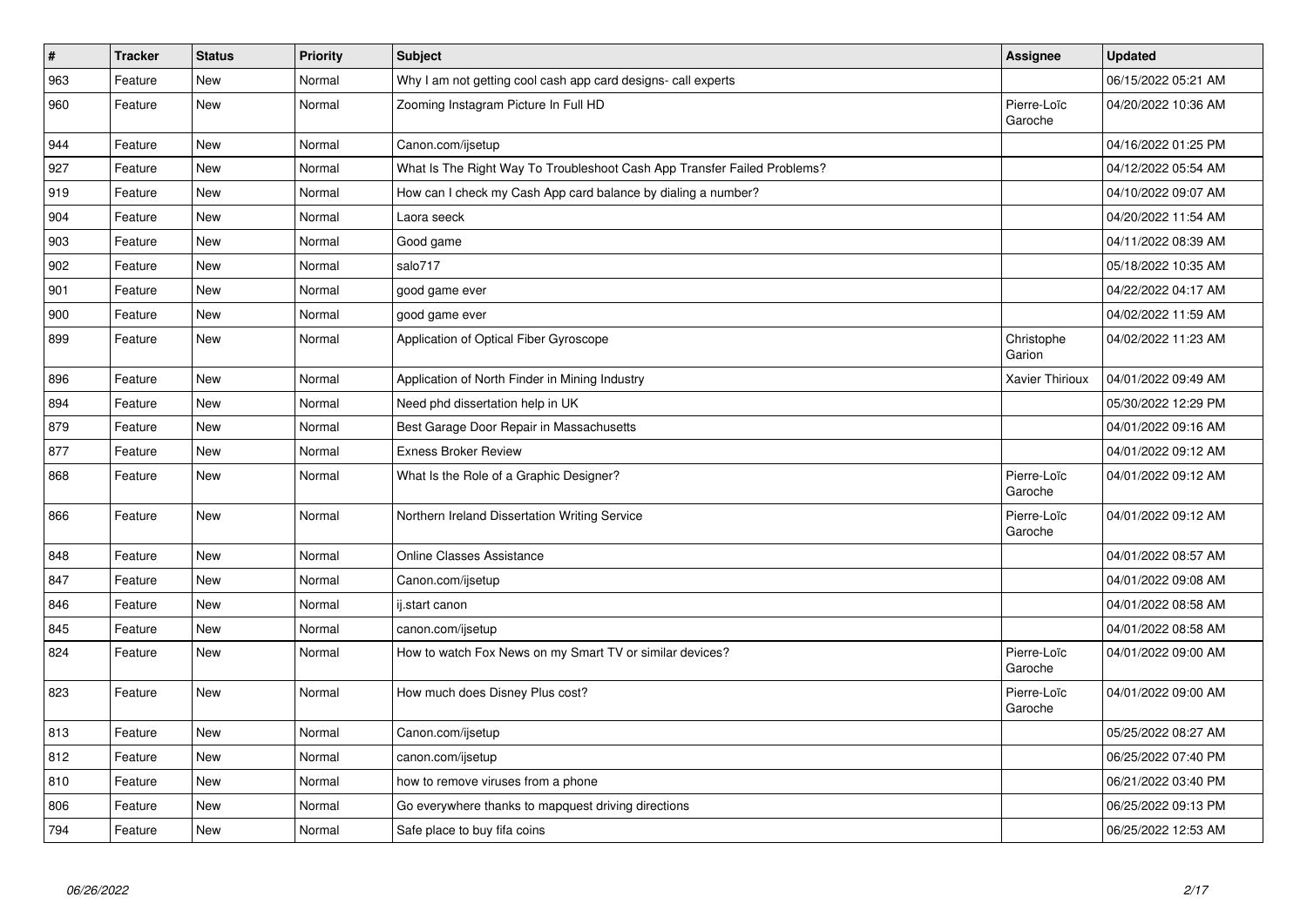| $\sharp$ | <b>Tracker</b> | <b>Status</b> | <b>Priority</b> | Subject                                                                   | Assignee               | <b>Updated</b>      |
|----------|----------------|---------------|-----------------|---------------------------------------------------------------------------|------------------------|---------------------|
| 779      | Feature        | New           | Normal          | Latest Whatsapp groups for Teens                                          | Pierre-Loïc<br>Garoche | 06/26/2022 02:43 AM |
| 756      | Feature        | New           | Normal          | Your one-stop destination for the thesis writing service                  |                        | 04/01/2022 09:01 AM |
| 740      | Feature        | <b>New</b>    | Normal          | Online Thesis Help USA                                                    |                        | 06/25/2022 09:42 AM |
| 725      | Feature        | <b>New</b>    | Normal          | What are memo writing services design                                     |                        | 06/24/2022 06:24 AM |
| 698      | Feature        | <b>New</b>    | Normal          | Connect with cash app representative to ask about cash app flip scam      |                        | 04/04/2022 08:07 PM |
| 693      | Feature        | <b>New</b>    | Normal          | How To Get My Money Back From The Cash App To Your Wallet?                |                        | 06/23/2022 02:32 PM |
| 683      | Feature        | New           | Normal          | Game creation                                                             |                        | 06/25/2022 11:12 AM |
| 680      | Feature        | New           | Normal          | Word Jewels 2                                                             |                        | 06/26/2022 04:55 AM |
| 669      | Feature        | <b>New</b>    | Normal          | Nursing Assignment Help                                                   |                        | 06/25/2022 12:41 PM |
| 665      | Feature        | New           | Normal          | Look for a dedicated help with finance assignment                         |                        | 06/26/2022 05:42 AM |
| 654      | Feature        | New           | Normal          | <b>Peach Health Benefits</b>                                              |                        | 06/23/2022 05:34 AM |
| 649      | Feature        | <b>New</b>    | Normal          | Pear Health Benefits                                                      |                        | 06/25/2022 10:14 PM |
| 648      | Feature        | New           | Normal          | <b>Plum Health Benefits</b>                                               |                        | 06/26/2022 12:08 AM |
| 647      | Feature        | <b>New</b>    | Normal          | <b>Cranberry Health Benefits</b>                                          |                        | 06/25/2022 09:21 PM |
| 646      | Feature        | New           | Normal          | Collaborative Research Group                                              |                        | 04/01/2022 09:36 AM |
| 637      | Feature        | New           | Normal          | Why do the Outlook rules not work in my account?                          |                        | 06/25/2022 12:51 AM |
| 611      | Feature        | <b>New</b>    | Normal          | Buy All Modafinil & Armodafinil Tablets @Buy Modafinil US                 |                        | 06/25/2022 12:31 AM |
| 610      | Feature        | <b>New</b>    | Normal          | CheapestMedsShop 100% Safe Medicines Online in USA UK & AUS.              |                        | 06/24/2022 11:23 PM |
| 608      | Feature        | <b>New</b>    | Normal          | How To Do Hotmail Password Reset Without Phone Number?                    |                        | 04/01/2022 09:22 AM |
| 606      | Feature        | New           | Normal          | Play unblocked cookie crush 3                                             | Pierre-Loïc<br>Garoche | 06/22/2022 04:12 AM |
| 605      | Feature        | <b>New</b>    | Normal          | What will the future of logo design be like?                              |                        | 06/25/2022 03:02 AM |
| 594      | Feature        | New           | Normal          | How does research proposal help online make it easy for me?               |                        | 06/23/2022 04:40 PM |
| 572      | Feature        | New           | Normal          | New features of WhatsApp Plus on Android phones                           | Pierre-Loïc<br>Garoche | 06/26/2022 05:54 AM |
| 558      | Feature        | <b>New</b>    | Normal          | <b>Stunning Classic Sofas</b>                                             |                        | 06/25/2022 11:46 PM |
| 557      | Feature        | <b>New</b>    | Normal          | <b>Business Law Assignment Help</b>                                       |                        | 06/26/2022 03:01 AM |
| 552      | Feature        | New           | Normal          | Radio rfm and the benefits of radio rfm                                   |                        | 06/25/2022 08:02 PM |
| 546      | Feature        | <b>New</b>    | Normal          | Quickbooks Error                                                          |                        | 06/25/2022 09:58 PM |
| 545      | Feature        | New           | Normal          | <b>Best Canvas Print Company</b>                                          |                        | 06/17/2022 08:25 PM |
| 543      | Feature        | New           | Normal          | Get tech assistance with customer support on ATT Yahoo email login issue. |                        | 06/24/2022 05:08 PM |
| 527      | Feature        | New           | Normal          | My Teachers                                                               |                        | 06/25/2022 07:28 PM |
| 522      | Feature        | New           | Normal          | Can You Check App Limits, If Cash app won't let me send money?            |                        | 06/24/2022 06:33 PM |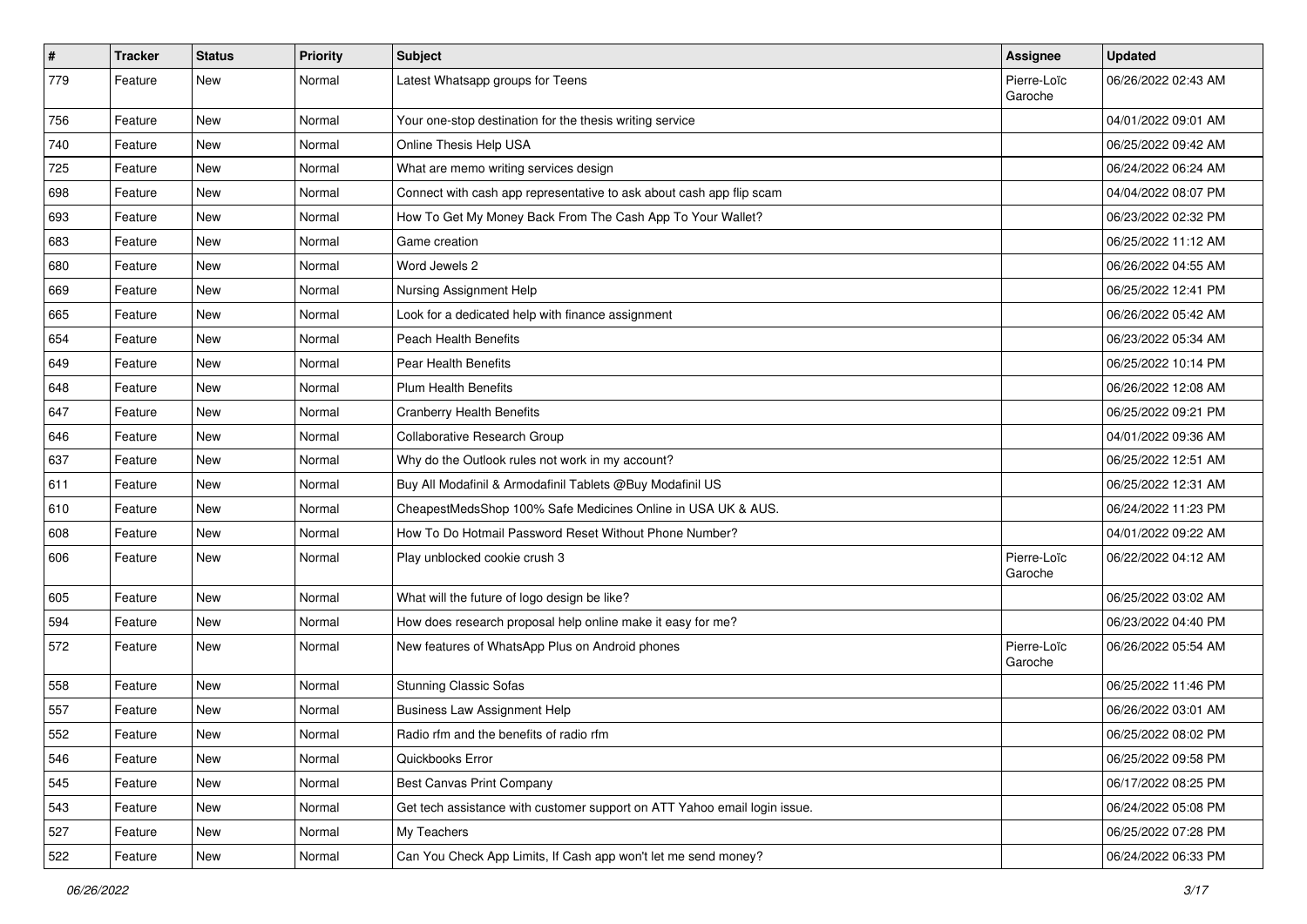| $\sharp$ | <b>Tracker</b> | <b>Status</b> | <b>Priority</b> | Subject                                                         | Assignee               | <b>Updated</b>      |
|----------|----------------|---------------|-----------------|-----------------------------------------------------------------|------------------------|---------------------|
| 521      | Feature        | New           | Normal          | Check out the Cash app Card balance for an overdraft.           | Pierre-Loïc<br>Garoche | 06/26/2022 04:22 AM |
| 511      | Feature        | New           | Normal          | Fashion                                                         | Anonymous              | 06/25/2022 06:41 AM |
| 510      | Feature        | New           | Normal          | Fashion                                                         | Anonymous              | 06/26/2022 02:49 AM |
| 509      | Feature        | <b>New</b>    | Normal          | Fashion                                                         | Anonymous              | 06/13/2022 03:39 AM |
| 499      | Feature        | New           | Normal          | Discover The Premium Features Of Spotify Mod Apk                |                        | 06/26/2022 05:52 AM |
| 491      | Feature        | New           | Normal          | Automatically download and paste Reddit wallpapers into Windows |                        | 06/26/2022 03:59 AM |
| 478      | Feature        | New           | Normal          | Is it safe to install third-party WhatsApp GB?                  |                        | 06/26/2022 04:27 AM |
| 281      | Feature        | <b>New</b>    | Normal          | what are the types of Ringtones?                                | Anonymous              | 06/26/2022 06:00 AM |
| 277      | Feature        | <b>New</b>    | Normal          | Nike Dunks Replica                                              |                        | 04/01/2022 08:19 AM |
| 276      | Feature        | New           | Normal          | Nike Dunks Replica                                              |                        | 04/01/2022 08:19 AM |
| 272      | Feature        | New           | Normal          | Fashion                                                         |                        | 06/19/2022 08:01 AM |
| 271      | Feature        | New           | Normal          | Fashion                                                         |                        | 06/23/2022 02:36 PM |
| 263      | Feature        | New           | Normal          | Wrecked Car Is Nothing But A Worthless                          | Pierre-Loïc<br>Garoche | 06/25/2022 06:59 PM |
| 255      | Feature        | <b>New</b>    | Normal          | best doctor for psoriasis                                       |                        | 06/26/2022 12:17 AM |
| 254      | Feature        | <b>New</b>    | Normal          | best ayurvedic treatment for psoriasis                          |                        | 04/01/2022 08:13 AM |
| 243      | Feature        | <b>New</b>    | Normal          | Reconstruir la pandilla de la mafia en Gangstar Vegas MOD APK   |                        | 06/26/2022 02:20 AM |
| 242      | Feature        | New           | Normal          | Descripción de Torque Pro MOD APK para Android                  |                        | 06/25/2022 04:37 PM |
| 241      | Feature        | New           | Normal          | How to get a complete solution of Big Ideas Math Answers?       |                        | 04/01/2022 08:15 AM |
| 240      | Feature        | New           | Normal          | Juego interesante de Dragon Ball Legends MOD APK                |                        | 06/25/2022 12:21 AM |
| 237      | Feature        | New           | Normal          | HP Printer Assistant Software   Download & Install HP Assistant |                        | 06/26/2022 03:10 AM |
| 229      | Feature        | <b>New</b>    | Normal          | How To Delete Cash App Account? - Check Out the Steps In Detail |                        | 05/01/2022 09:06 PM |
| 224      | Feature        | New           | Normal          | Instant Personal Loan                                           | Pierre-Loïc<br>Garoche | 06/25/2022 05:58 AM |
| 220      | Feature        | <b>New</b>    | Normal          | essay writing services                                          |                        | 05/02/2022 06:53 AM |
| 214      | Feature        | New           | Normal          | Five Christmas Apps For Apple Users                             |                        | 06/25/2022 11:45 PM |
| 212      | Feature        | New           | Normal          | How good is the market for gaming mobile apps at the moment?    |                        | 05/17/2022 11:09 AM |
| 204      | Feature        | New           | Normal          | New Car Tyres                                                   |                        | 04/01/2022 08:40 AM |
| 186      | Feature        | <b>New</b>    | Normal          | homoeobazaar                                                    |                        | 04/01/2022 08:40 AM |
| 180      | Feature        | New           | Normal          | homoeobazaar                                                    |                        | 06/26/2022 03:11 AM |
| 177      | Feature        | New           | Normal          | HD lace silky straight human hair wig                           |                        | 04/01/2022 08:41 AM |
| 175      | Feature        | New           | Normal          | All About Cash App Transfer Fail Problems                       |                        | 06/26/2022 03:48 AM |
| 174      | Feature        | New           | Normal          | Digital Marketing Philadelphia                                  |                        | 06/23/2022 07:06 AM |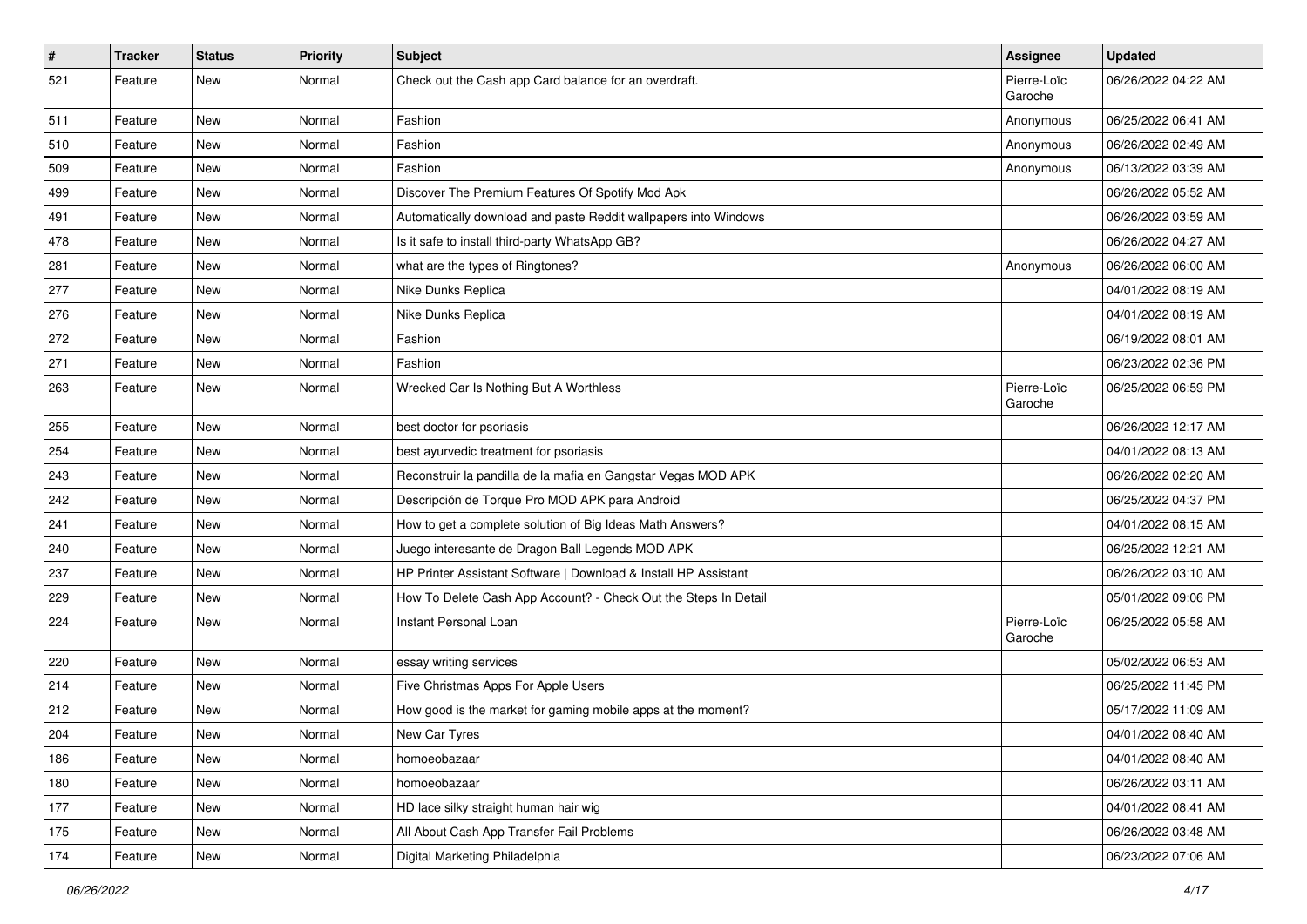| $\vert$ # | <b>Tracker</b> | <b>Status</b> | <b>Priority</b> | <b>Subject</b>                                                    | Assignee               | <b>Updated</b>      |
|-----------|----------------|---------------|-----------------|-------------------------------------------------------------------|------------------------|---------------------|
| 173       | Feature        | <b>New</b>    | Normal          | private limited company registration                              |                        | 06/25/2022 11:13 AM |
| 172       | Feature        | <b>New</b>    | Normal          | pgdm colleges in bangalore                                        |                        | 06/23/2022 10:47 PM |
| 171       | Feature        | New           | Normal          | loan management system                                            |                        | 06/26/2022 01:13 AM |
| 170       | Feature        | <b>New</b>    | Normal          | top mba colleges in bangalore                                     |                        | 06/25/2022 12:33 AM |
| 151       | Feature        | New           | Normal          | Law Essay Writing Service - Assignments Planet                    |                        | 06/25/2022 04:36 PM |
| 142       | Feature        | New           | Normal          | About ashimary hair                                               |                        | 06/24/2022 04:10 PM |
| 141       | Feature        | <b>New</b>    | Normal          | Something about jerry curly                                       |                        | 06/26/2022 06:18 AM |
| 127       | Feature        | New           | Normal          | replica af1                                                       |                        | 04/01/2022 07:55 AM |
| 126       | Feature        | <b>New</b>    | Normal          | Stussy Air Force 1 replica                                        |                        | 06/25/2022 03:19 PM |
| 63        | Feature        | New           | Normal          | Skip normalization step in mutation generation if it possible     | Pierre-Loïc<br>Garoche | 06/25/2022 10:31 PM |
| 1100      | Feature        | <b>New</b>    | Low             | <b>Food Products</b>                                              | Pierre-Loïc<br>Garoche | 06/24/2022 07:28 AM |
| 1075      | Feature        | <b>New</b>    | Low             | Enjoy Free Services Of Toomics Mod APK For Android                |                        | 06/03/2022 10:00 AM |
| 861       | Feature        | <b>New</b>    | Low             | <b>Understanding Situational Depression</b>                       | Pierre-Loïc<br>Garoche | 04/01/2022 09:12 AM |
| 575       | Feature        | <b>New</b>    | Low             | cheap jordan replicas for sale                                    | Pierre-Loïc<br>Garoche | 06/25/2022 02:59 PM |
| 207       | Feature        | New           | Low             | real estate lead conversion                                       |                        | 06/25/2022 07:24 AM |
| 1086      | Bug            | <b>New</b>    | Immediate       | <b>Composite Engineer</b>                                         | Pierre-Loïc<br>Garoche | 06/10/2022 09:26 AM |
| 293       | Bug            | <b>New</b>    | Immediate       | <b>CMT Direct Wix</b>                                             | Anonymous              | 04/01/2022 07:21 AM |
| 73        | Bug            | <b>New</b>    | Urgent          | properties ID is not set in Json in EMF backend                   | Pierre-Loïc<br>Garoche | 04/01/2022 08:06 AM |
| 96        | Bug            | Resolved      | High            | Lustrec installation failed                                       | Pierre-Loïc<br>Garoche | 04/01/2022 08:11 AM |
| 1105      | Bug            | New           | High            | What is Mahjong online?                                           |                        | 06/23/2022 04:02 PM |
| 1005      | Bug            | <b>New</b>    | High            | Nursing Assignment Help in UK                                     |                        | 05/13/2022 05:33 PM |
| 763       | Bug            | <b>New</b>    | High            | How to Make a Ringtone on Your iPhone                             |                        | 06/25/2022 10:31 PM |
| 723       | <b>Bug</b>     | <b>New</b>    | High            | The best horror game in 2021                                      | Christophe<br>Garion   | 06/25/2022 11:56 AM |
| 718       | <b>Bug</b>     | New           | High            | Solve Complex Accounting Assignments                              | Hamza<br>Bourbouh      | 06/26/2022 06:17 AM |
| 713       | <b>Bug</b>     | New           | High            | Why Cupcake 2048 is a addictive game?                             | Pierre-Loïc<br>Garoche | 04/01/2022 09:34 AM |
| 609       | Bug            | New           | High            | Online Trusted Medicine Store in US for Health - Genericmedsupply |                        | 06/26/2022 05:43 AM |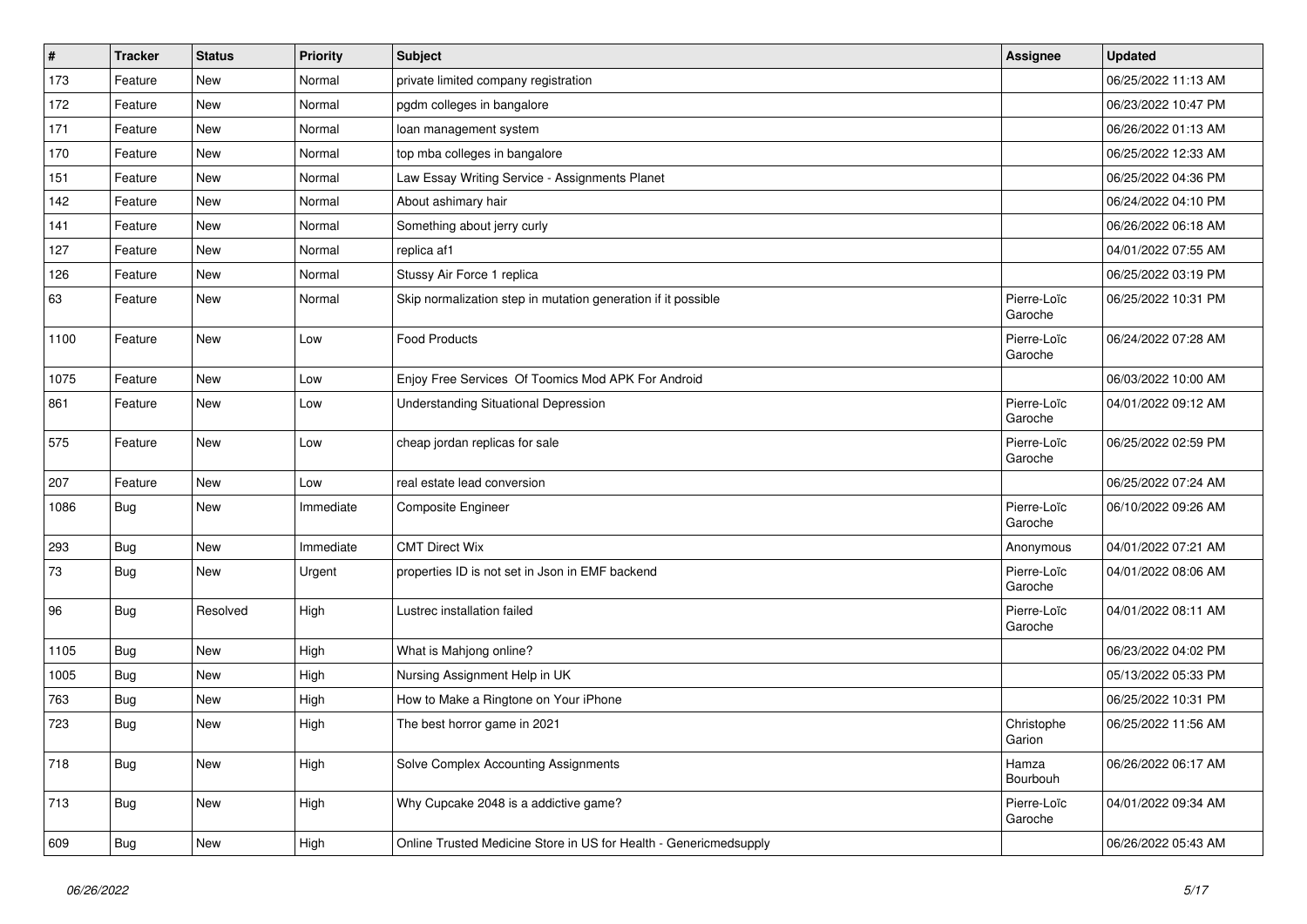| $\sharp$ | <b>Tracker</b> | <b>Status</b> | <b>Priority</b> | <b>Subject</b>                                                                                                                                           | <b>Assignee</b>        | <b>Updated</b>      |
|----------|----------------|---------------|-----------------|----------------------------------------------------------------------------------------------------------------------------------------------------------|------------------------|---------------------|
| 583      | Bug            | New           | High            | Need the Cash app customer service phone number?                                                                                                         |                        | 06/25/2022 11:18 PM |
| 580      | <b>Bug</b>     | <b>New</b>    | High            | What is Narrative Essay?                                                                                                                                 | Christophe<br>Garion   | 06/21/2022 09:28 AM |
| 559      | <b>Bug</b>     | <b>New</b>    | High            | What Are Permission For Applications like Facebook Sending MMS?                                                                                          |                        | 06/24/2022 10:07 AM |
| 279      | Bug            | <b>New</b>    | High            | What is an essential feature of an internal communications app?                                                                                          |                        | 06/26/2022 01:03 AM |
| 273      | <b>Bug</b>     | New           | High            | assignment help online                                                                                                                                   |                        | 04/01/2022 08:17 AM |
| 152      | <b>Bug</b>     | New           | High            | professional bridal makeup artist                                                                                                                        | Christophe<br>Garion   | 04/01/2022 08:01 AM |
| 92       | Bug            | New           | High            | expression should have been normalized in EMF backend                                                                                                    | Pierre-Loïc<br>Garoche | 06/26/2022 04:37 AM |
| 78       | Bug            | In Progress   | Normal          | Why generate MCDC conditions for constant flows?                                                                                                         | Pierre-Loïc<br>Garoche | 04/01/2022 08:08 AM |
| 1126     | Bug            | New           | Normal          | 1PLSD                                                                                                                                                    |                        | 06/25/2022 09:36 AM |
| 1125     | Bug            | New           | Normal          | What is Wordscapes?                                                                                                                                      |                        | 06/24/2022 09:05 AM |
| 1124     | Bug            | New           | Normal          | Cookie clicker unblocked                                                                                                                                 |                        | 06/24/2022 05:14 AM |
| 1123     | Bug            | <b>New</b>    | Normal          | Where To Watch FIFA World Cup 2022                                                                                                                       |                        | 06/24/2022 03:51 AM |
| 1122     | Bug            | New           | Normal          | Count the number of words on the Microsoft Word application in the phone                                                                                 |                        | 06/23/2022 04:19 AM |
| 1121     | Bug            | <b>New</b>    | Normal          | LustreC do not run                                                                                                                                       |                        | 06/22/2022 08:43 AM |
| 1120     | Bug            | New           | Normal          | Summary of 5 best coloring apps on phones                                                                                                                |                        | 06/21/2022 10:24 AM |
| 1119     | Bug            | <b>New</b>    | Normal          | Klondike Solitaire                                                                                                                                       |                        | 06/21/2022 08:25 AM |
| 1118     | Bug            | New           | Normal          | <b>Gameplay Minecraft</b>                                                                                                                                |                        | 06/21/2022 06:33 AM |
| 1117     | Bug            | New           | Normal          | Equal Words - Word search game for PC and Windows Phone                                                                                                  |                        | 06/21/2022 05:38 AM |
| 1116     | Bug            | New           | Normal          | ipTV smarts pro                                                                                                                                          |                        | 06/21/2022 06:09 AM |
| 1115     | Bug            | New           | Normal          | How to access your saved favorite Tiktok                                                                                                                 |                        | 06/20/2022 01:07 PM |
| 1114     | Bug            | New           | Normal          | To control the car, all you must do is click to go left or right and release the button to go straight.                                                  |                        | 06/25/2022 10:15 PM |
| 1113     | Bug            | New           | Normal          | Press the button to control your car                                                                                                                     |                        | 06/20/2022 12:09 PM |
| 1112     | <b>Bug</b>     | New           | Normal          | What Cash App Policy Says If Random Person Sent Me Money On Cash App?                                                                                    |                        | 06/20/2022 07:48 AM |
| 1111     | Bug            | New           | Normal          | LOLBeans is a fun battle royale game where you race with other players while avoiding obstacles. Reach the<br>end of the course in competitive gameplay! |                        | 06/20/2022 06:39 AM |
| 1110     | Bug            | New           | Normal          | Six Guns Mod Apk Answers Your Questions                                                                                                                  | Pierre-Loïc<br>Garoche | 06/20/2022 04:42 AM |
| 1108     | Bug            | New           | Normal          | Six Guns Mod Apk Answers Your Questions                                                                                                                  |                        | 06/20/2022 04:37 AM |
| 1106     | <b>Bug</b>     | New           | Normal          | How Do I Get Cash App ++ Without Confronting Any Technical Glitches?                                                                                     |                        | 06/25/2022 09:53 PM |
| 1104     | <b>Bug</b>     | New           | Normal          | Idle game fix bug                                                                                                                                        |                        | 06/17/2022 04:35 AM |
| 1103     | Bug            | New           | Normal          | Idle game fix bug                                                                                                                                        |                        | 06/25/2022 09:08 PM |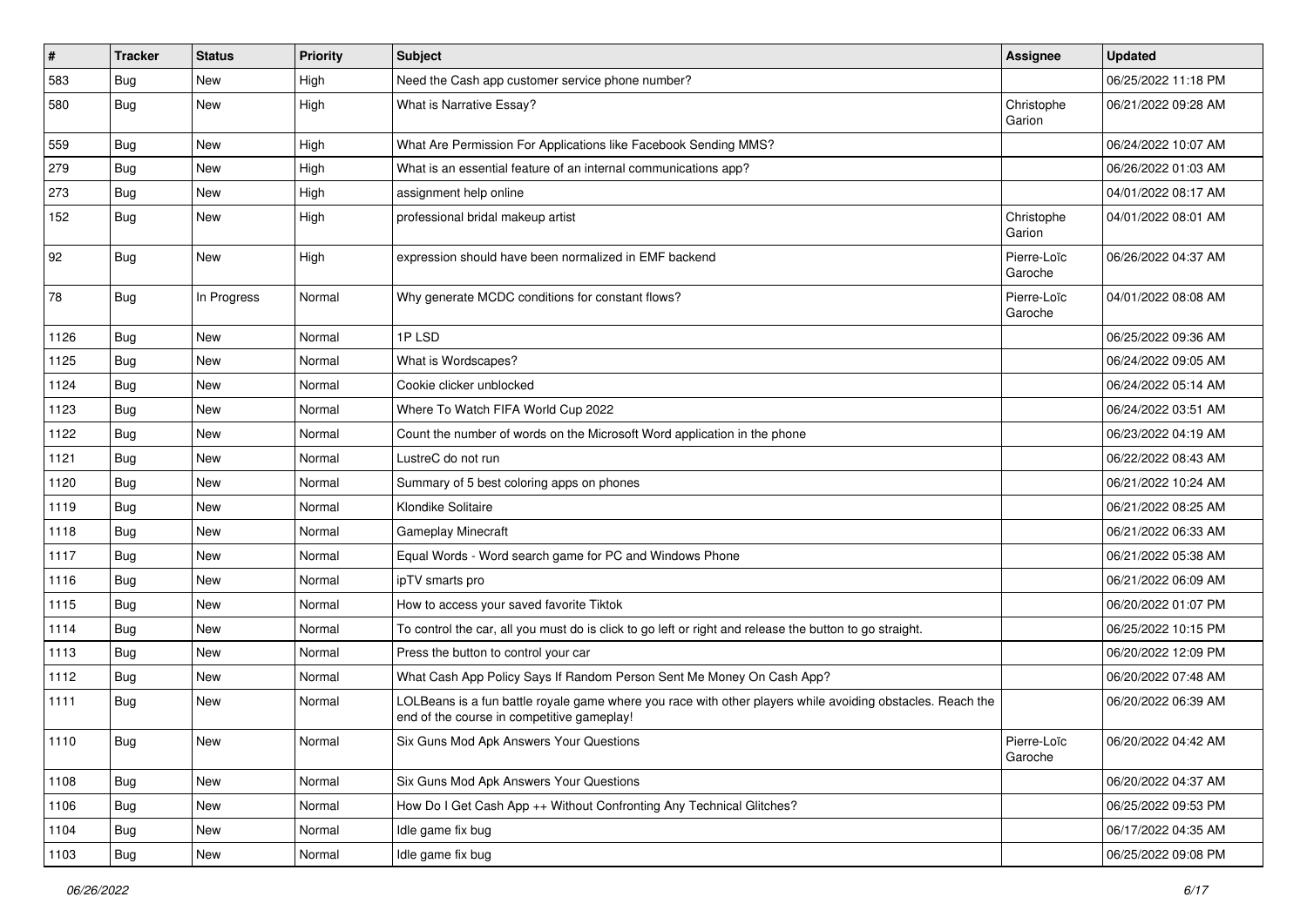| $\pmb{\#}$ | <b>Tracker</b> | <b>Status</b> | <b>Priority</b> | <b>Subject</b>                                              | Assignee               | <b>Updated</b>      |
|------------|----------------|---------------|-----------------|-------------------------------------------------------------|------------------------|---------------------|
| 1102       | Bug            | New           | Normal          | Charlottesville Travel Guide?                               |                        | 06/24/2022 10:10 AM |
| 1101       | Bug            | <b>New</b>    | Normal          | How to Delete Cash App History at once?                     |                        | 06/16/2022 06:49 AM |
| 1098       | Bug            | New           | Normal          | Life of a Fisherman                                         |                        | 06/15/2022 08:10 AM |
| 1097       | <b>Bug</b>     | New           | Normal          | Race and experience new life.                               |                        | 06/21/2022 09:35 AM |
| 1096       | Bug            | <b>New</b>    | Normal          | Race and experience new life.                               |                        | 06/15/2022 04:45 AM |
| 1094       | <b>Bug</b>     | New           | Normal          | What time does direct deposit hit Cash App?                 |                        | 06/14/2022 03:27 PM |
| 1093       | Bug            | New           | Normal          | Uniswap Exchange                                            | Christophe<br>Garion   | 06/14/2022 11:55 AM |
| 1092       | Bug            | <b>New</b>    | Normal          | Ellison Estate Vineyard                                     |                        | 06/20/2022 12:03 PM |
| 1091       | Bug            | New           | Normal          | Find family fun indoors and outdoors in the Jungfrau Region |                        | 06/14/2022 09:33 AM |
| 1090       | Bug            | New           | Normal          | Pay Someone To Do My Assignment                             |                        | 06/11/2022 03:15 PM |
| 1089       | Bug            | New           | Normal          | Pay Someone To Do My Assignment                             |                        | 06/15/2022 04:44 AM |
| 1088       | Bug            | <b>New</b>    | Normal          | Health And Fitness Tips 2022                                | Pierre-Loïc<br>Garoche | 06/20/2022 06:42 AM |
| 1087       | Bug            | <b>New</b>    | Normal          | How do new writers start out?                               |                        | 06/10/2022 03:25 PM |
| 1084       | Bug            | New           | Normal          | <b>Trippie Redd</b>                                         |                        | 06/11/2022 09:05 AM |
| 1083       | Bug            | New           | Normal          | coin base review                                            |                        | 06/11/2022 09:13 AM |
| 1082       | Bug            | <b>New</b>    | Normal          | Reset chime bank password without phone number              |                        | 06/15/2022 11:56 AM |
| 1080       | Bug            | New           | Normal          | How to use Math Wallet   Nexo wallet   CoinTiger Exchange   |                        | 06/15/2022 11:56 AM |
| 1079       | Bug            | <b>New</b>    | Normal          | How to get cheap psychology assignment?                     |                        | 06/15/2022 06:00 AM |
| 1078       | Bug            | <b>New</b>    | Normal          | What Bank Is Cash App On Plaid? Find Clarity And Assistance |                        | 06/15/2022 11:56 AM |
| 1077       | Bug            | New           | Normal          | Les excellentes façons d'utiliser ces images                |                        | 06/25/2022 03:19 PM |
| 1076       | Bug            | <b>New</b>    | Normal          | DedicatedHosting4u                                          |                        | 06/11/2022 09:15 AM |
| 1074       | Bug            | New           | Normal          | Dissertation writing help at economical rates!              | Christophe<br>Garion   | 06/06/2022 04:48 PM |
| 1073       | Bug            | <b>New</b>    | Normal          | <b>Cricut Design Space</b>                                  |                        | 06/07/2022 09:34 PM |
| 1072       | Bug            | New           | Normal          | ij.start canon                                              |                        | 06/21/2022 06:56 PM |
| 1071       | Bug            | New           | Normal          | Cinema HD Review - Cinemahdv2.net                           |                        | 06/21/2022 06:54 PM |
| 1069       | Bug            | New           | Normal          | how to get cash app support phone number 24*7 available     |                        | 06/21/2022 08:36 PM |
| 1068       | Bug            | New           | Normal          | 123.hp.com/laserjet                                         |                        | 05/31/2022 12:22 PM |
| 1067       | Bug            | New           | Normal          | Cricut.com/setup                                            |                        | 05/31/2022 12:19 PM |
| 1065       | Bug            | New           | Normal          | The top foreign language training game in 2022              |                        | 06/07/2022 04:05 AM |
| 1064       | Bug            | New           | Normal          | How to delete Cash App history?                             | Pierre-Loïc<br>Garoche | 06/11/2022 10:29 AM |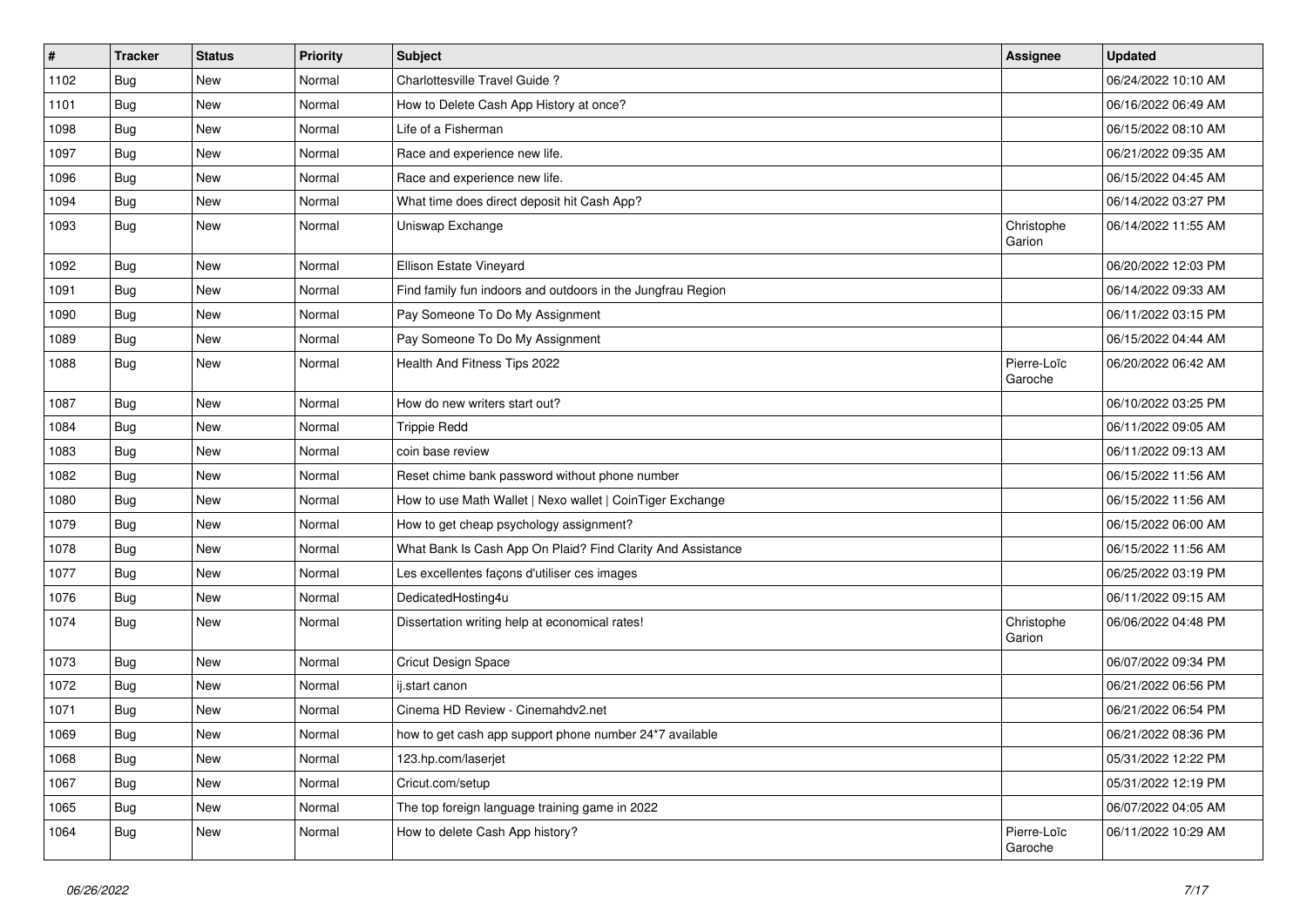| $\pmb{\sharp}$ | <b>Tracker</b> | <b>Status</b> | <b>Priority</b> | <b>Subject</b>                                                           | Assignee               | <b>Updated</b>      |
|----------------|----------------|---------------|-----------------|--------------------------------------------------------------------------|------------------------|---------------------|
| 1063           | Bug            | New           | Normal          | 123.hp.com/laserjet                                                      |                        | 05/28/2022 12:27 PM |
| 1062           | Bug            | <b>New</b>    | Normal          | Cricut.com/setup                                                         |                        | 05/28/2022 12:26 PM |
| 1061           | Bug            | New           | Normal          | Cricut.com/setup                                                         |                        | 05/28/2022 12:24 PM |
| 1060           | Bug            | New           | Normal          | How to Use Panda Helper to Speed Up Your iOS                             |                        | 05/28/2022 09:12 AM |
| 1059           | Bug            | <b>New</b>    | Normal          | 123.hp.com/laserjet                                                      |                        | 05/28/2022 08:29 AM |
| 1058           | Bug            | New           | Normal          | Cricut.com/setup                                                         |                        | 05/28/2022 08:28 AM |
| 1057           | Bug            | <b>New</b>    | Normal          | <b>CCPlay Education Edition APK</b>                                      |                        | 06/07/2022 04:07 AM |
| 1055           | Bug            | <b>New</b>    | Normal          | seo apk                                                                  | Pierre-Loïc<br>Garoche | 05/27/2022 06:23 AM |
| 1054           | Bug            | <b>New</b>    | Normal          | Apkmodule                                                                | Pierre-Loïc<br>Garoche | 05/26/2022 03:37 PM |
| 1053           | Bug            | <b>New</b>    | Normal          | Game Geometry Dash                                                       |                        | 05/26/2022 11:30 AM |
| 1052           | Bug            | <b>New</b>    | Normal          | Build Now GG is a new battle royale game.                                |                        | 05/26/2022 04:24 AM |
| 1051           | Bug            | New           | Normal          | <b>Dental Supplies USA</b>                                               |                        | 06/11/2022 09:20 PM |
| 1048           | Bug            | <b>New</b>    | Normal          | So zeigen Sie ein Instagram-Profilbild an und vergrößern es              |                        | 05/25/2022 06:56 AM |
| 1047           | Bug            | <b>New</b>    | Normal          | Opensea                                                                  | Corentin<br>Lauverjat  | 05/24/2022 02:32 PM |
| 1046           | Bug            | New           | Normal          | 123.hp.com/laserjet                                                      |                        | 05/24/2022 10:46 AM |
| 1045           | Bug            | New           | Normal          | Cricut.com/setup                                                         |                        | 05/24/2022 10:45 AM |
| 1044           | Bug            | New           | Normal          | Can I Disapprove If Random Person Sent Me Money On Cash App?             |                        | 05/26/2022 03:51 PM |
| 1043           | Bug            | <b>New</b>    | Normal          | What Is The Right Way To Troubleshoot Cash App Transfer Failed Problems? |                        | 05/25/2022 01:16 PM |
| 1042           | <b>Bug</b>     | New           | Normal          | How to set up direct deposit on cash app?                                |                        | 05/25/2022 01:17 PM |
| 1041           | Bug            | <b>New</b>    | Normal          | Count words in Word on the computer                                      |                        | 05/27/2022 02:16 PM |
| 1040           | <b>Bug</b>     | New           | Normal          | thabet                                                                   |                        | 05/19/2022 08:05 PM |
| 1039           | Bug            | <b>New</b>    | Normal          | How to Get Tickmill Bonuses for Free                                     |                        | 05/26/2022 05:43 PM |
| 1038           | Bug            | New           | Normal          | How to Fix Canon Printer Offline ISsue                                   | Pierre-Loïc<br>Garoche | 05/27/2022 05:25 AM |
| 1036           | Bug            | <b>New</b>    | Normal          | <b>VPS Material</b>                                                      |                        | 05/18/2022 09:34 PM |
| 1035           | Bug            | New           | Normal          | how to relieve spam score                                                | Pierre-Loïc<br>Garoche | 05/18/2022 11:39 AM |
| 1034           | Bug            | New           | Normal          | Download Teaching Feeling For Android                                    |                        | 05/20/2022 09:25 AM |
| 1033           | Bug            | New           | Normal          | The best slope 2 online games to play right now                          |                        | 05/17/2022 10:55 AM |
| 1032           | Bug            | New           | Normal          | How To Play The Wordle Game                                              |                        | 05/17/2022 10:37 AM |
| 1031           | Bug            | New           | Normal          | <b>IAFT Traders Union</b>                                                |                        | 05/16/2022 03:14 PM |
| 1030           | Bug            | New           | Normal          | <b>IAFT Traders Union</b>                                                |                        | 05/16/2022 03:13 PM |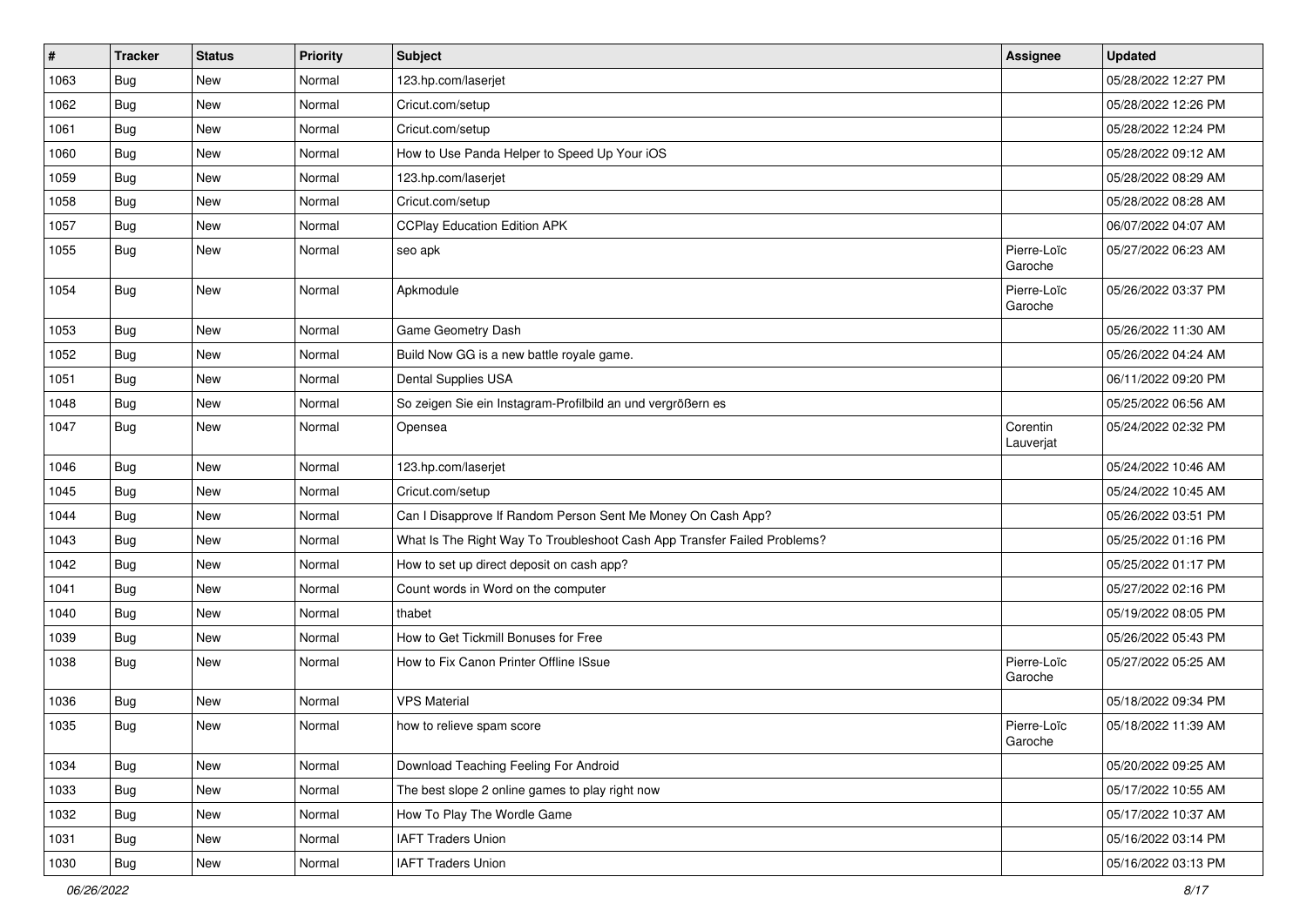| $\#$ | <b>Tracker</b> | <b>Status</b> | <b>Priority</b> | <b>Subject</b>                                                                | Assignee               | <b>Updated</b>      |
|------|----------------|---------------|-----------------|-------------------------------------------------------------------------------|------------------------|---------------------|
| 1029 | Bug            | New           | Normal          | 5 Reasons Why People Love Coloring Pages?                                     |                        | 05/16/2022 11:53 AM |
| 1028 | Bug            | <b>New</b>    | Normal          | The Best Free Online Game to Play with Friends                                |                        | 05/16/2022 05:00 AM |
| 1027 | Bug            | <b>New</b>    | Normal          | Word hurdle: Viral and Fun Online Game                                        |                        | 06/25/2022 06:13 PM |
| 1026 | Bug            | <b>New</b>    | Normal          | New Puzzle Game for All Age - Dordle                                          |                        | 06/25/2022 06:17 PM |
| 1025 | Bug            | <b>New</b>    | Normal          | how to change the logo in wordpress                                           |                        | 06/25/2022 06:20 PM |
| 1024 | Bug            | <b>New</b>    | Normal          | How to choose the right broker                                                |                        | 06/25/2022 06:23 PM |
| 1023 | Bug            | <b>New</b>    | Normal          | Questions That Are Typically Asked About Trap The Cat                         |                        | 05/14/2022 03:51 AM |
| 1022 | Bug            | New           | Normal          | 123.hp.com/laserjet                                                           |                        | 05/13/2022 01:25 PM |
| 1021 | Bug            | New           | Normal          | Cricut.com/setup                                                              |                        | 05/26/2022 12:21 AM |
| 1020 | Bug            | <b>New</b>    | Normal          | Cricut.com/setup                                                              |                        | 05/13/2022 11:14 AM |
| 1019 | Bug            | New           | Normal          | Cricut.com/setup                                                              |                        | 05/13/2022 11:13 AM |
| 1018 | Bug            | <b>New</b>    | Normal          | So erhalten Sie ein kostenloses Hörbuch                                       |                        | 06/25/2022 07:15 PM |
| 1016 | Bug            | New           | Normal          | Klondike Solitaire                                                            |                        | 05/12/2022 09:03 AM |
| 1015 | Bug            | New           | Normal          | Is it possible to send books for free?                                        |                        | 05/11/2022 04:05 PM |
| 1014 | Bug            | <b>New</b>    | Normal          | how to get chime routing and account number ? chime routing number florida    |                        | 05/11/2022 12:42 PM |
| 1013 | Bug            | New           | Normal          | ij.start canon                                                                |                        | 05/11/2022 11:31 AM |
| 1012 | Bug            | <b>New</b>    | Normal          | Cricut.com/setup                                                              |                        | 05/11/2022 11:30 AM |
| 1011 | Bug            | <b>New</b>    | Normal          | Summary of 10 best coloring apps on phones                                    |                        | 05/11/2022 10:58 AM |
| 1010 | Bug            | <b>New</b>    | Normal          | what are the requirements to borrow money from cash app ? cash app borrow app | Pierre-Loïc<br>Garoche | 05/11/2022 09:29 AM |
| 1009 | Bug            | <b>New</b>    | Normal          | How to change routing number on Cash App?                                     |                        | 05/11/2022 07:13 AM |
| 1008 | Bug            | <b>New</b>    | Normal          | Who was the first black woman to anchor a newscast?                           |                        | 05/10/2022 03:13 PM |
| 1007 | Bug            | <b>New</b>    | Normal          | "ij.start canon                                                               |                        | 05/18/2022 10:40 AM |
| 1006 | Bug            | New           | Normal          | Cricut.com/setup                                                              |                        | 05/10/2022 01:22 PM |
| 1004 | Bug            | <b>New</b>    | Normal          | you get to pinch and drag a man with a very flexible face                     |                        | 05/10/2022 10:59 AM |
| 1003 | <b>Bug</b>     | New           | Normal          | Drift F1 is a drifting car game inspired by F1's tracks.                      | Pierre-Loïc<br>Garoche | 05/10/2022 10:52 AM |
| 1002 | Bug            | <b>New</b>    | Normal          | <b>Chemistry Assignment Help</b>                                              |                        | 06/04/2022 09:58 AM |
| 1001 | <b>Bug</b>     | New           | Normal          | Venmo Keep Saying Error?                                                      |                        | 06/16/2022 02:11 PM |
| 1000 | Bug            | New           | Normal          | Super easy way to zoom photos and upload to Instagram                         | Christophe<br>Garion   | 05/07/2022 11:06 AM |
| 999  | <b>Bug</b>     | New           | Normal          | Is there a way to find Google Feud answers?                                   |                        | 05/07/2022 08:58 AM |
| 998  | Bug            | New           | Normal          | Is It Hard to Solve Wordle An                                                 |                        | 05/13/2022 06:39 PM |
| 997  | <b>Bug</b>     | New           | Normal          | 123.hp.com/laserjet                                                           |                        | 05/06/2022 05:33 AM |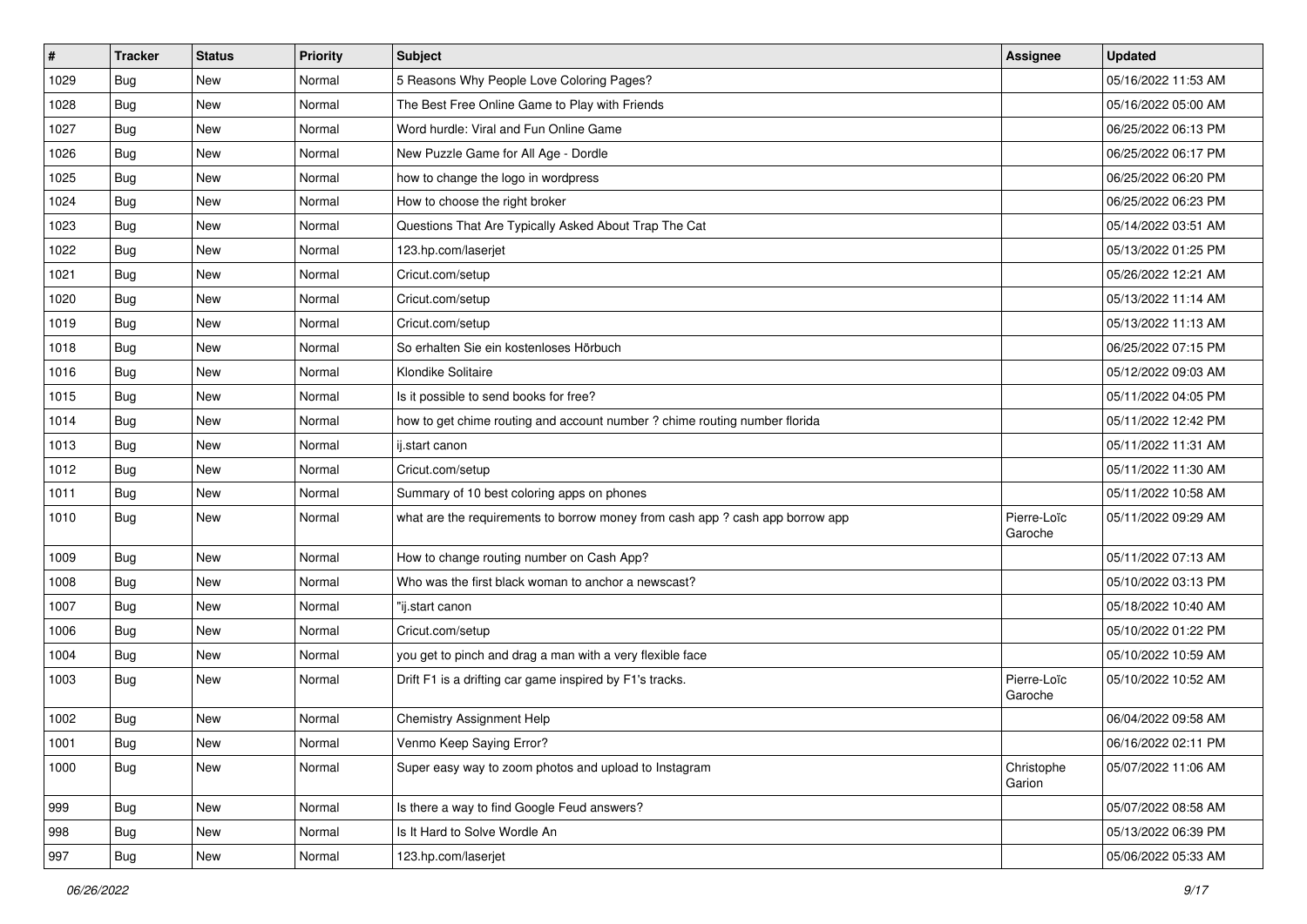| $\vert$ # | <b>Tracker</b> | <b>Status</b> | <b>Priority</b> | <b>Subject</b>                                                                         | Assignee             | <b>Updated</b>      |
|-----------|----------------|---------------|-----------------|----------------------------------------------------------------------------------------|----------------------|---------------------|
| 996       | Bug            | <b>New</b>    | Normal          | Cricut.com/setup                                                                       |                      | 05/06/2022 05:32 AM |
| 993       | Bug            | <b>New</b>    | Normal          | IO Games Free Online                                                                   |                      | 05/04/2022 10:35 AM |
| 992       | Bug            | New           | Normal          | So vergrößern Sie Ihr Instagram-Profilbild                                             |                      | 05/04/2022 08:46 AM |
| 991       | Bug            | <b>New</b>    | Normal          | <b>MDMA MOLLY</b>                                                                      |                      | 05/03/2022 12:03 AM |
| 990       | Bug            | New           | Normal          | Mushrooms                                                                              |                      | 06/26/2022 05:41 AM |
| 989       | Bug            | <b>New</b>    | Normal          | Barewoods Wax Cigar                                                                    |                      | 06/14/2022 08:06 PM |
| 988       | Bug            | <b>New</b>    | Normal          | <b>Medicinal Mushrooms</b>                                                             |                      | 05/06/2022 06:06 AM |
| 987       | Bug            | <b>New</b>    | Normal          | <b>Medicinal Mushrooms</b>                                                             |                      | 05/02/2022 11:59 PM |
| 986       | Bug            | <b>New</b>    | Normal          | dbhdsvbhdf                                                                             | Christophe<br>Garion | 05/01/2022 09:10 AM |
| 985       | Bug            | <b>New</b>    | Normal          | Find out the vitality of Facebook Phone Number:                                        |                      | 05/06/2022 06:34 AM |
| 984       | Bug            | <b>New</b>    | Normal          | How to disable, permanently delete Twitter account on phone, PC                        |                      | 05/09/2022 04:42 PM |
| 983       | Bug            | New           | Normal          | Finding issue in tekken 3 game?                                                        |                      | 05/28/2022 02:34 PM |
| 982       | Bug            | <b>New</b>    | Normal          | Five sites that let you download free scenarios for your iPhone                        |                      | 05/07/2022 09:34 PM |
| 981       | Bug            | <b>New</b>    | Normal          | VidMate Mod APK                                                                        |                      | 05/06/2022 09:22 AM |
| 980       | Bug            | <b>New</b>    | Normal          | Free Gas Cards for the Unemployed                                                      |                      | 04/28/2022 06:25 AM |
| 979       | Bug            | <b>New</b>    | Normal          | Free Gas Cards for the Unemployed                                                      |                      | 06/25/2022 09:02 PM |
| 978       | Bug            | <b>New</b>    | Normal          | Delamore Lodge is a place to stay.                                                     |                      | 04/27/2022 11:41 AM |
| 977       | <b>Bug</b>     | New           | Normal          | Fans of the Old Country will like this book.                                           |                      | 06/26/2022 05:54 AM |
| 976       | Bug            | <b>New</b>    | Normal          | How to delete the cash app account history right now?                                  | Hamza<br>Bourbouh    | 04/27/2022 09:47 AM |
| 975       | Bug            | <b>New</b>    | Normal          | Payback 2 Mod APK                                                                      |                      | 05/05/2022 10:56 AM |
| 974       | Bug            | <b>New</b>    | Normal          | Watch NCAA Football Live Streaming Free                                                |                      | 05/06/2022 08:16 AM |
| 972       | Bug            | <b>New</b>    | Normal          | How To Borrow Money From The Cash App? Get To Know About The Same                      |                      | 04/25/2022 07:30 AM |
| 971       | Bug            | <b>New</b>    | Normal          | How Do I Check Balance On Cash App Card With Optimum Ease?                             |                      | 04/23/2022 08:43 PM |
| 970       | Bug            | <b>New</b>    | Normal          | The Amount Of Time Does Cash App Direct Deposit Time Take?                             |                      | 04/23/2022 08:33 AM |
| 969       | Bug            | <b>New</b>    | Normal          | Watch NCAA Football Live Match Free                                                    |                      | 04/23/2022 07:29 AM |
| 966       | Bug            | <b>New</b>    | Normal          | How to Download the Filmes                                                             |                      | 04/23/2022 04:04 AM |
| 965       | Bug            | New           | Normal          | Go with cash app customer service to know where I can load my cash app card            |                      | 04/22/2022 01:07 PM |
| 964       | Bug            | New           | Normal          | Can I Fix Cash App Transfer Failed Issues By Adding Sufficient Funds?                  |                      | 04/21/2022 10:23 AM |
| 962       | Bug            | New           | Normal          | Kostenlose Hörbücher                                                                   |                      | 05/20/2022 08:56 AM |
| 961       | <b>Bug</b>     | New           | Normal          | TeaTv is an Android                                                                    |                      | 04/20/2022 11:01 AM |
| 959       | <b>Bug</b>     | New           | Normal          | Get connected with cash app team-How to get money off cash app at walmart without card |                      | 04/20/2022 08:18 AM |
| 958       | <b>Bug</b>     | New           | Normal          | Avail Cash app support service to know Sutton bank cash app number                     |                      | 04/19/2022 12:02 PM |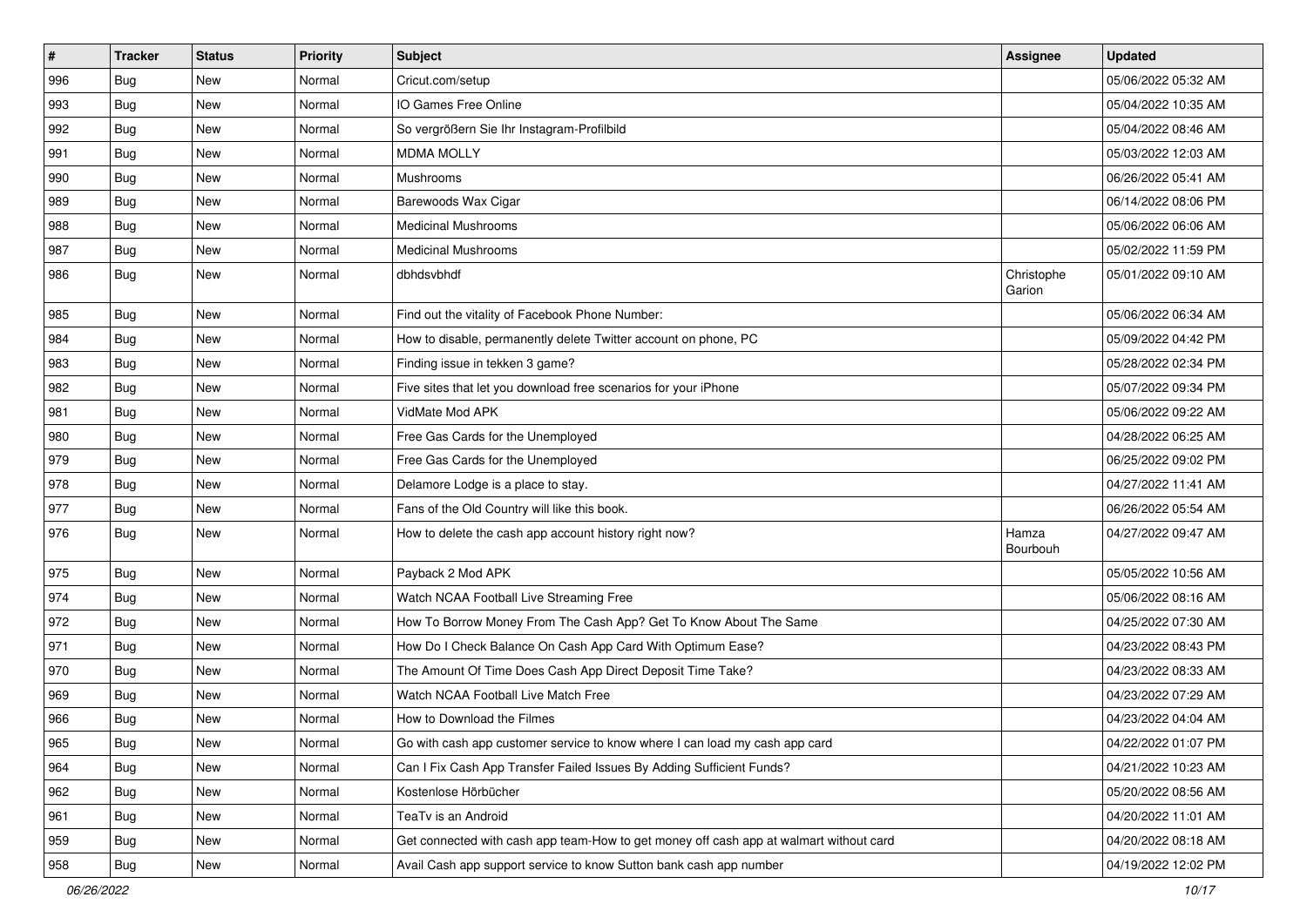| $\pmb{\#}$ | <b>Tracker</b> | <b>Status</b> | <b>Priority</b> | Subject                                                                          | <b>Assignee</b>        | <b>Updated</b>      |
|------------|----------------|---------------|-----------------|----------------------------------------------------------------------------------|------------------------|---------------------|
| 957        | Bug            | New           | Normal          | From Where I Can Get Cheap Writing Services?                                     |                        | 04/20/2022 05:06 AM |
| 956        | Bug            | <b>New</b>    | Normal          | FNF Free Mods Online                                                             |                        | 06/25/2022 09:59 PM |
| 955        | Bug            | New           | Normal          | How Long Does Verification Take On Cash App If You Apply For The Verification?   | Christophe<br>Garion   | 06/25/2022 10:50 PM |
| 954        | Bug            | <b>New</b>    | Normal          | AZ Screen Recorder Mod                                                           |                        | 06/25/2022 11:24 PM |
| 953        | Bug            | New           | Normal          | Manga Dogs - Read Your Favorite Comics on Your Smartphone                        |                        | 04/20/2022 05:25 AM |
| 952        | Bug            | <b>New</b>    | Normal          | Canon IJ Network Tool                                                            |                        | 04/22/2022 04:13 AM |
| 951        | Bug            | New           | Normal          | Canon.com/ijsetup                                                                |                        | 04/20/2022 10:18 AM |
| 950        | Bug            | <b>New</b>    | Normal          | ij.start canon                                                                   |                        | 06/26/2022 04:35 AM |
| 949        | Bug            | <b>New</b>    | Normal          | <b>Educational Games</b>                                                         |                        | 06/15/2022 09:11 PM |
| 948        | Bug            | New           | Normal          | Canon IJ Network Tool                                                            |                        | 04/20/2022 11:53 AM |
| 947        | Bug            | New           | Normal          | is Disney Now and Disney Plus different?                                         |                        | 04/14/2022 09:53 AM |
| 946        | Bug            | New           | Normal          | What is Plex and Is Plex Legal?                                                  |                        | 06/26/2022 05:23 AM |
| 945        | Bug            | New           | Normal          | TikTok 18 Mod Apk For Your Android                                               |                        | 04/13/2022 09:32 AM |
| 943        | Bug            | <b>New</b>    | Normal          | ij.start canon                                                                   |                        | 04/13/2022 08:52 AM |
| 942        | Bug            | New           | Normal          | Canon IJ Network Tool                                                            |                        | 04/13/2022 08:45 AM |
| 941        | Bug            | New           | Normal          | is Disney Now and Disney Plus different?                                         |                        | 04/20/2022 10:19 AM |
| 940        | Bug            | <b>New</b>    | Normal          | What is Plex and Is Plex Legal?                                                  |                        | 04/20/2022 06:31 AM |
| 939        | Bug            | New           | Normal          | Ability to change sound notifications                                            | Christophe<br>Garion   | 05/11/2022 10:07 PM |
| 938        | Bug            | <b>New</b>    | Normal          | Would you like to have your own ringtone                                         | Christophe<br>Garion   | 04/22/2022 01:27 PM |
| 936        | Bug            | <b>New</b>    | Normal          | Avantages de l'extension AliTools pour faire du shopping sur Aliexpress          | Pierre-Loïc<br>Garoche | 04/12/2022 11:35 AM |
| 935        | Bug            | <b>New</b>    | Normal          | MovieBox Pro Apk - Watch Movies and TV Shows on Your Android Phone               |                        | 06/26/2022 04:11 AM |
| 934        | Bug            | <b>New</b>    | Normal          | MovieBox Pro Apk - Watch Movies and TV Shows on Your Android Phone               |                        | 05/10/2022 11:01 AM |
| 933        | Bug            | New           | Normal          | How Can I Watch Movies on My Mobile Phone                                        |                        | 06/24/2022 12:55 AM |
| 932        | Bug            | New           | Normal          | The best epic, long-playing PC games will consume days of your life.             |                        | 05/15/2022 07:44 PM |
| 930        | Bug            | New           | Normal          | The best free games online                                                       |                        | 04/12/2022 09:05 AM |
| 929        | <b>Bug</b>     | New           | Normal          | Canon IJ Network Tool                                                            |                        | 04/12/2022 08:32 AM |
| 928        | Bug            | New           | Normal          | How Does Sutton Bank Cash App Customer Service Help In Answering Your Questions? |                        | 04/12/2022 11:36 AM |
| 926        | Bug            | New           | Normal          | tavor 7                                                                          |                        | 06/22/2022 05:08 PM |
| 925        | Bug            | New           | Normal          | tavor 7                                                                          |                        | 06/15/2022 03:45 AM |
| 924        | <b>Bug</b>     | New           | Normal          | buy tec 9                                                                        |                        | 04/11/2022 02:54 PM |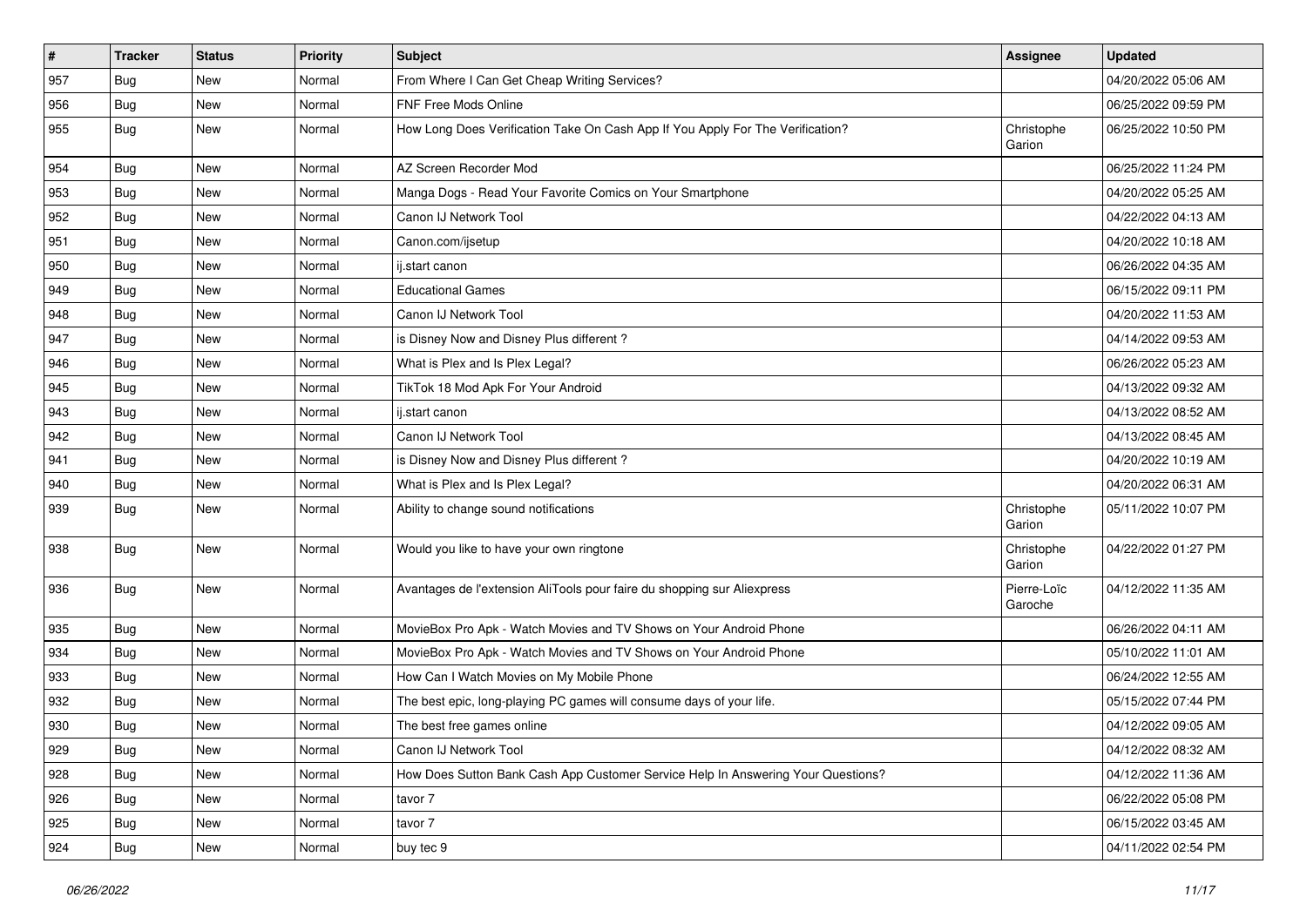| #   | <b>Tracker</b> | <b>Status</b> | <b>Priority</b> | <b>Subject</b>                                                              | Assignee               | <b>Updated</b>      |
|-----|----------------|---------------|-----------------|-----------------------------------------------------------------------------|------------------------|---------------------|
| 923 | <b>Bug</b>     | New           | Normal          | frenchies for sale                                                          |                        | 04/11/2022 02:35 PM |
| 922 | Bug            | <b>New</b>    | Normal          | Why Is The Need For Assignment Writing Services?                            |                        | 06/26/2022 03:19 AM |
| 921 | <b>Bug</b>     | New           | Normal          | Canon IJ Network Tool                                                       |                        | 04/11/2022 09:00 AM |
| 920 | Bug            | <b>New</b>    | Normal          | Where I Can Get Essay Writing Services?                                     |                        | 04/11/2022 08:35 AM |
| 918 | <b>Bug</b>     | <b>New</b>    | Normal          | Antivirus for IOS                                                           |                        | 06/16/2022 10:36 PM |
| 917 | Bug            | <b>New</b>    | Normal          | Random Person Sent Me Money on Cash App-find solution?                      |                        | 04/09/2022 12:32 PM |
| 916 | <b>Bug</b>     | <b>New</b>    | Normal          | How long does it take to write a book?                                      |                        | 04/07/2022 12:15 PM |
| 915 | Bug            | <b>New</b>    | Normal          | Finance dissertation writing                                                |                        | 04/07/2022 09:22 AM |
| 914 | Bug            | <b>New</b>    | Normal          | Wordle: how to play fashion games for free?                                 |                        | 04/07/2022 08:30 AM |
| 913 | Bug            | <b>New</b>    | Normal          | Canon IJ Network Tool                                                       |                        | 04/07/2022 06:21 AM |
| 912 | Bug            | New           | Normal          | Cuphead Mobile Game Review                                                  |                        | 06/09/2022 10:14 AM |
| 911 | Bug            | <b>New</b>    | Normal          | Aluminum Windows & Doors                                                    |                        | 04/06/2022 08:10 PM |
| 910 | Bug            | <b>New</b>    | Normal          | Each content looks unisize or not formated                                  |                        | 04/06/2022 11:21 AM |
| 909 | Bug            | <b>New</b>    | Normal          | Toca Life World APK                                                         |                        | 04/06/2022 04:52 AM |
| 908 | Bug            | <b>New</b>    | Normal          | <b>Toca Life World APK</b>                                                  |                        | 04/06/2022 03:18 AM |
| 907 | <b>Bug</b>     | New           | Normal          | Canon IJ Network Tool                                                       |                        | 04/04/2022 10:43 AM |
| 906 | Bug            | <b>New</b>    | Normal          | How To Change Cash App From Business To Personal Account For Any Reasons?   |                        | 04/04/2022 09:57 AM |
| 905 | <b>Bug</b>     | New           | Normal          | MINI MILITIA MOD APK                                                        |                        | 05/19/2022 01:54 PM |
| 898 | Bug            | <b>New</b>    | Normal          | Shadow Fight 2 Mod APK                                                      |                        | 04/02/2022 09:17 AM |
| 897 | Bug            | <b>New</b>    | Normal          | Slot Pulsa Pragmatic Play                                                   | <b>Xavier Thirioux</b> | 04/01/2022 12:08 PM |
| 895 | Bug            | New           | Normal          | Cash App Scams                                                              |                        | 06/18/2022 02:36 PM |
| 893 | Bug            | <b>New</b>    | Normal          | klingeltone                                                                 |                        | 04/13/2022 11:06 AM |
| 892 | Bug            | <b>New</b>    | Normal          | Good game                                                                   |                        | 04/01/2022 09:15 AM |
| 891 | Bug            | <b>New</b>    | Normal          | The most interesting game today, have you tried it?                         |                        | 04/01/2022 09:17 AM |
| 889 | Bug            | <b>New</b>    | Normal          | What is Plex and how it's work?                                             |                        | 04/01/2022 09:14 AM |
| 888 | <b>Bug</b>     | <b>New</b>    | Normal          | Is the Fox News Channel on Roku free?                                       |                        | 04/25/2022 08:04 AM |
| 887 | <b>Bug</b>     | New           | Normal          | What is Plex and how it's work?                                             |                        | 04/01/2022 09:16 AM |
| 886 | <b>Bug</b>     | New           | Normal          | Is the Fox News Channel on Roku free?                                       |                        | 04/01/2022 09:16 AM |
| 885 | Bug            | New           | Normal          | How to Install the Tele Latino App For Android                              |                        | 03/28/2022 04:10 AM |
| 884 | Bug            | New           | Normal          | Why do Subway Surfers popular                                               |                        | 04/01/2022 09:16 AM |
| 883 | Bug            | New           | Normal          | Langweilen Sie sich jemals bei der gleichen alten Schriftart auf Instagram? |                        | 04/01/2022 09:16 AM |
| 882 | <b>Bug</b>     | New           | Normal          | How to change bank account on cash app?                                     |                        | 04/01/2022 09:16 AM |
| 880 | <b>Bug</b>     | New           | Normal          | Why do Subway Surfers popular                                               |                        | 04/01/2022 09:16 AM |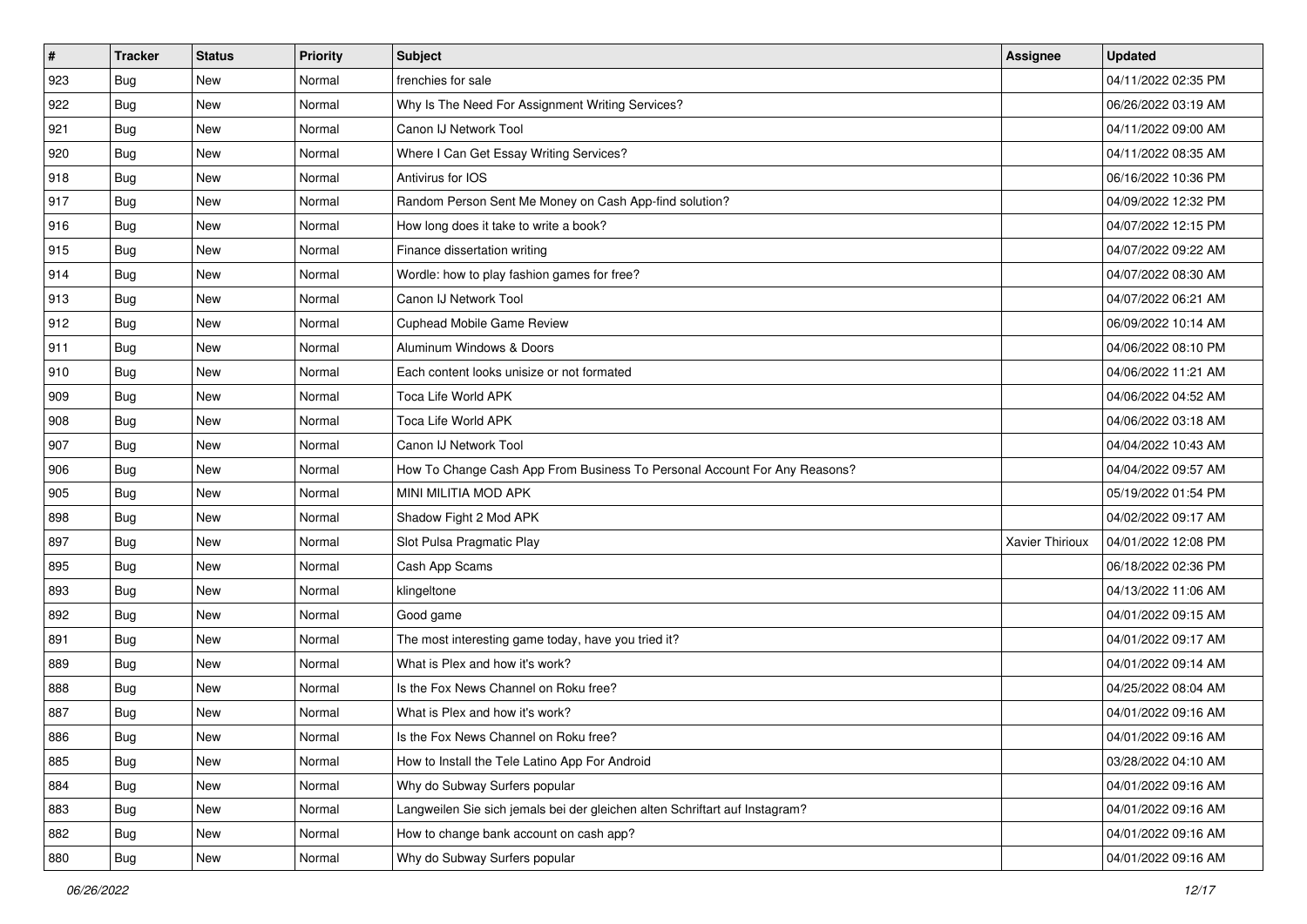| $\vert$ # | <b>Tracker</b> | <b>Status</b> | <b>Priority</b> | <b>Subject</b>                                                                   | Assignee               | <b>Updated</b>      |
|-----------|----------------|---------------|-----------------|----------------------------------------------------------------------------------|------------------------|---------------------|
| 878       | Bug            | <b>New</b>    | Normal          | Wie ist instazoom hilfreich beim Herunterladen von Instagram-Profilbildern       |                        | 04/08/2022 09:28 PM |
| 876       | Bug            | <b>New</b>    | Normal          | Download Full-Size Profile Pictures of Your Favorite Users With InstaDP          |                        | 04/01/2022 09:12 AM |
| 875       | Bug            | <b>New</b>    | Normal          | Red ball game                                                                    |                        | 04/01/2022 09:15 AM |
| 874       | <b>Bug</b>     | <b>New</b>    | Normal          | Cómo descargar Minecraft Apk                                                     |                        | 06/23/2022 04:39 AM |
| 873       | <b>Bug</b>     | <b>New</b>    | Normal          | Klingeltöne mp3                                                                  |                        | 04/13/2022 11:03 AM |
| 872       | <b>Bug</b>     | <b>New</b>    | Normal          | Poppy Playtime Horror Game Free                                                  |                        | 04/01/2022 09:11 AM |
| 870       | Bug            | <b>New</b>    | Normal          | Mahjong Solitaire                                                                |                        | 04/01/2022 09:12 AM |
| 869       | <b>Bug</b>     | <b>New</b>    | Normal          | Sonnerie Post Malone 2022                                                        |                        | 04/13/2022 11:05 AM |
| 865       | Bug            | <b>New</b>    | Normal          | Canon IJ Printer Utility                                                         |                        | 05/18/2022 07:24 PM |
| 864       | <b>Bug</b>     | <b>New</b>    | Normal          | Canon IJ Network Tool                                                            |                        | 04/01/2022 09:14 AM |
| 863       | Bug            | <b>New</b>    | Normal          | Canon IJ Network Tool                                                            |                        | 04/01/2022 09:12 AM |
| 862       | <b>Bug</b>     | <b>New</b>    | Normal          | none                                                                             |                        | 04/01/2022 09:11 AM |
| 860       | Bug            | <b>New</b>    | Normal          | pokemon guide                                                                    | Pierre-Loïc<br>Garoche | 06/18/2022 08:18 PM |
| 859       | Bug            | New           | Normal          | Canon IJ Network Tool                                                            |                        | 04/01/2022 09:13 AM |
| 858       | <b>Bug</b>     | New           | Normal          | opourid                                                                          | Christophe<br>Garion   | 04/01/2022 09:13 AM |
| 857       | Bug            | <b>New</b>    | Normal          | Welcome to the world of classic retro games                                      |                        | 04/01/2022 09:13 AM |
| 856       | Bug            | <b>New</b>    | Normal          | Online Classes Assistance Help For Student                                       |                        | 04/01/2022 09:13 AM |
| 855       | Bug            | <b>New</b>    | Normal          | Online Classes Assistance Help For Student                                       |                        | 04/01/2022 09:13 AM |
| 854       | Bug            | <b>New</b>    | Normal          | How To Resolve Password Problems Through Facebook Customer Service?              |                        | 04/09/2022 06:11 PM |
| 853       | Bug            | <b>New</b>    | Normal          | what is dr laser                                                                 |                        | 04/01/2022 09:13 AM |
| 852       | <b>Bug</b>     | <b>New</b>    | Normal          | How to cancel your French Bee flight within 24 hours?                            |                        | 04/01/2022 09:13 AM |
| 851       | Bug            | <b>New</b>    | Normal          | Laden Sie den kostenlosen MP3-Klingelton für Ihr Mobiltelefon herunter           |                        | 04/01/2022 09:14 AM |
| 850       | <b>Bug</b>     | New           | Normal          | Puppy Playtime APK Android                                                       |                        | 04/01/2022 09:14 AM |
| 849       | Bug            | New           | Normal          | FutEmax App Apk - Watch Soccer, Fantasy Football, And More On Your Mobile Device |                        | 04/01/2022 09:04 AM |
| 844       | <b>Bug</b>     | <b>New</b>    | Normal          | To know Chime Routing Number call on the helpline number                         |                        | 04/01/2022 08:58 AM |
| 843       | Bug            | <b>New</b>    | Normal          | Canon IJ Network Tool                                                            |                        | 04/01/2022 08:58 AM |
| 842       | <b>Bug</b>     | <b>New</b>    | Normal          | Join the fun game                                                                |                        | 04/01/2022 08:58 AM |
| 841       | Bug            | <b>New</b>    | Normal          | How do I activate FOX NOW?                                                       |                        | 04/01/2022 08:58 AM |
| 840       | <b>Bug</b>     | <b>New</b>    | Normal          | Is Tubi really free and legal?                                                   |                        | 04/01/2022 08:58 AM |
| 839       | <b>Bug</b>     | <b>New</b>    | Normal          | How do I activate FOX NOW?                                                       |                        | 04/01/2022 08:58 AM |
| 838       | <b>Bug</b>     | New           | Normal          | Celebrity Hunter Mod apk - Como instalá-lo                                       |                        | 04/01/2022 08:58 AM |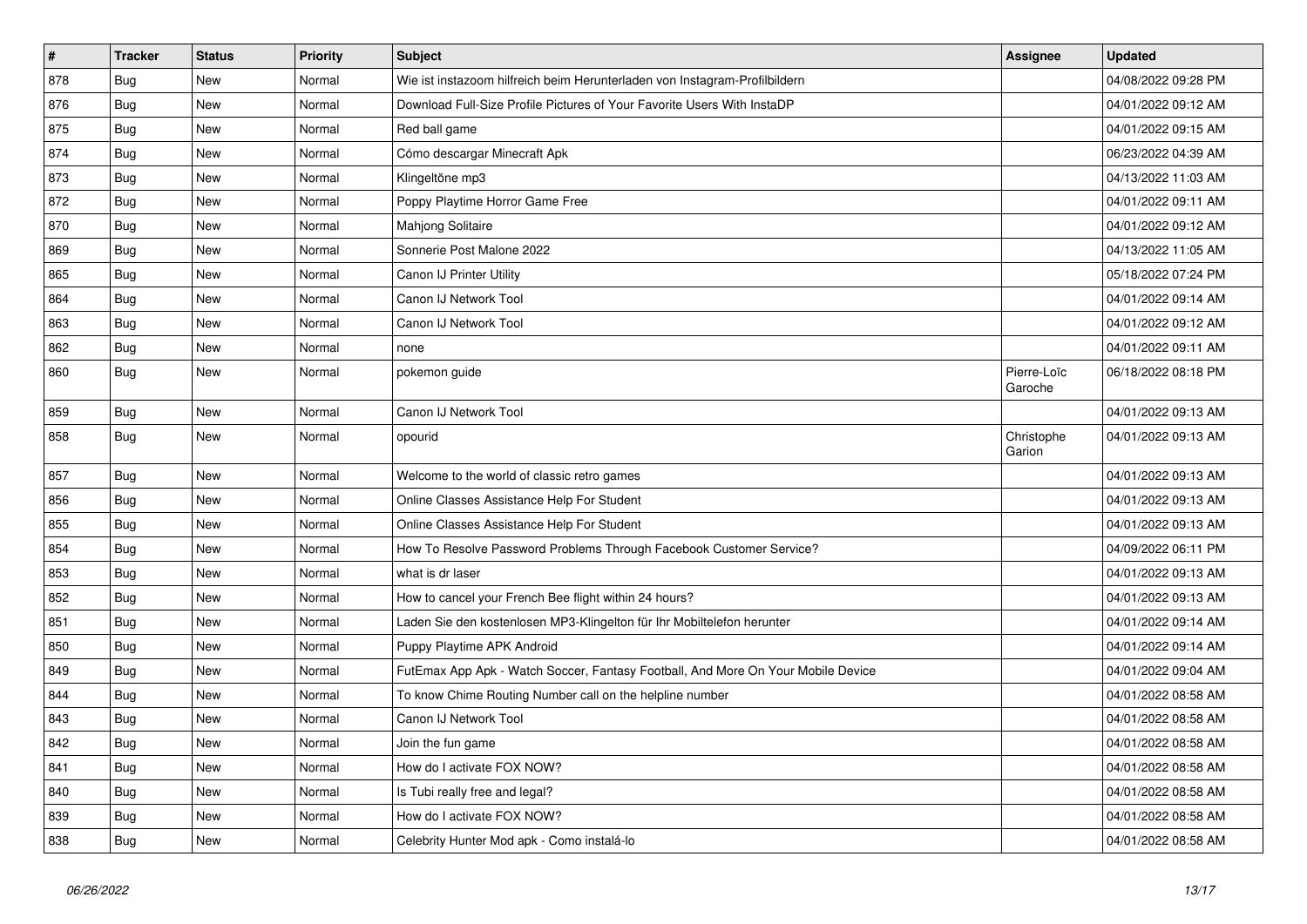| $\vert$ # | <b>Tracker</b> | <b>Status</b> | <b>Priority</b> | <b>Subject</b>                                                | Assignee               | <b>Updated</b>      |
|-----------|----------------|---------------|-----------------|---------------------------------------------------------------|------------------------|---------------------|
| 837       | Bug            | <b>New</b>    | Normal          | To Create An Instagram Story                                  | Pierre-Loïc<br>Garoche | 04/01/2022 08:58 AM |
| 836       | Bug            | New           | Normal          | What Is The Required Amount To Pay As Cash App Clearance Fee? |                        | 04/01/2022 09:00 AM |
| 835       | Bug            | <b>New</b>    | Normal          | Build your strong army with Taming io                         |                        | 04/01/2022 08:59 AM |
| 834       | Bug            | <b>New</b>    | Normal          | Grasp the secret to relieve stress and fatigue                |                        | 04/01/2022 08:57 AM |
| 833       | <b>Bug</b>     | <b>New</b>    | Normal          | Does Direct Deposit Hit Chime- seek Chime Customer Service    |                        | 04/01/2022 08:59 AM |
| 832       | Bug            | <b>New</b>    | Normal          | Choque Royale Mod Apk                                         |                        | 04/01/2022 08:59 AM |
| 831       | Bug            | <b>New</b>    | Normal          | Build and shoot                                               |                        | 05/29/2022 04:47 PM |
| 830       | Bug            | <b>New</b>    | Normal          | Poppy Playtime APK                                            |                        | 04/01/2022 08:59 AM |
| 829       | Bug            | <b>New</b>    | Normal          | Write My Dissertation For Me UK                               | Pierre-Loïc<br>Garoche | 06/26/2022 04:13 AM |
| 828       | Bug            | <b>New</b>    | Normal          | Nursery management                                            |                        | 06/13/2022 08:55 AM |
| 827       | Bug            | <b>New</b>    | Normal          | Come To Know The Required Steps To Unlock Cash App Account    |                        | 04/01/2022 08:59 AM |
| 826       | Bug            | <b>New</b>    | Normal          | How to Dowload MXL TV Premium                                 |                        | 05/26/2022 03:34 PM |
| 825       | Bug            | <b>New</b>    | Normal          | Lucky Patcher Download                                        |                        | 04/01/2022 08:59 AM |
| 822       | Bug            | <b>New</b>    | Normal          | Dowload Your Boyfriend Game                                   |                        | 06/25/2022 02:15 PM |
| 821       | Bug            | New           | Normal          | Nicoo - A Review of the Popular Battle Royale Game            |                        | 04/01/2022 08:56 AM |
| 820       | Bug            | <b>New</b>    | Normal          | Metal Slug Apk para Android                                   |                        | 06/26/2022 01:22 AM |
| 819       | Bug            | <b>New</b>    | Normal          | Metal Slug Apk para Android                                   |                        | 04/01/2022 08:59 AM |
| 818       | Bug            | <b>New</b>    | Normal          | Have you ever played a basketball game?                       | Corentin<br>Lauverjat  | 04/01/2022 08:55 AM |
| 817       | Bug            | <b>New</b>    | Normal          | Pacman 30th Anniversary                                       |                        | 06/23/2022 04:51 AM |
| 816       | Bug            | <b>New</b>    | Normal          | Play Scribble io fun with everyone                            |                        | 06/23/2022 10:52 AM |
| 815       | Bug            | New           | Normal          | how do i call cash app customer service                       | Xavier Thirioux        | 06/23/2022 08:36 AM |
| 814       | Bug            | <b>New</b>    | Normal          | Stage Fright Cure                                             | Pierre-Loïc<br>Garoche | 06/24/2022 02:07 PM |
| 811       | Bug            | <b>New</b>    | Normal          | Canon IJ Network Tool                                         |                        | 06/20/2022 12:34 AM |
| 809       | Bug            | <b>New</b>    | Normal          | Smash Karts - immerse yourself in the exciting race           |                        | 06/24/2022 11:37 PM |
| 808       | Bug            | <b>New</b>    | Normal          | Sinnvolle Guten-Morgen-Grüße                                  |                        | 06/25/2022 12:09 PM |
| 807       | <b>Bug</b>     | New           | Normal          | 1v1Battle is a strategic action 'Build and shoot' game        |                        | 04/01/2022 08:56 AM |
| 805       | <b>Bug</b>     | New           | Normal          | Ketamine Online Store                                         | Christophe<br>Garion   | 06/25/2022 11:28 AM |
| 804       | Bug            | New           | Normal          | Review                                                        |                        | 06/25/2022 05:07 PM |
| 802       | <b>Bug</b>     | New           | Normal          | Who Is an ETL Engineer                                        |                        | 06/25/2022 12:34 AM |
| 801       | Bug            | New           | Normal          | Who Is an ETL Engineer                                        |                        | 06/24/2022 11:18 PM |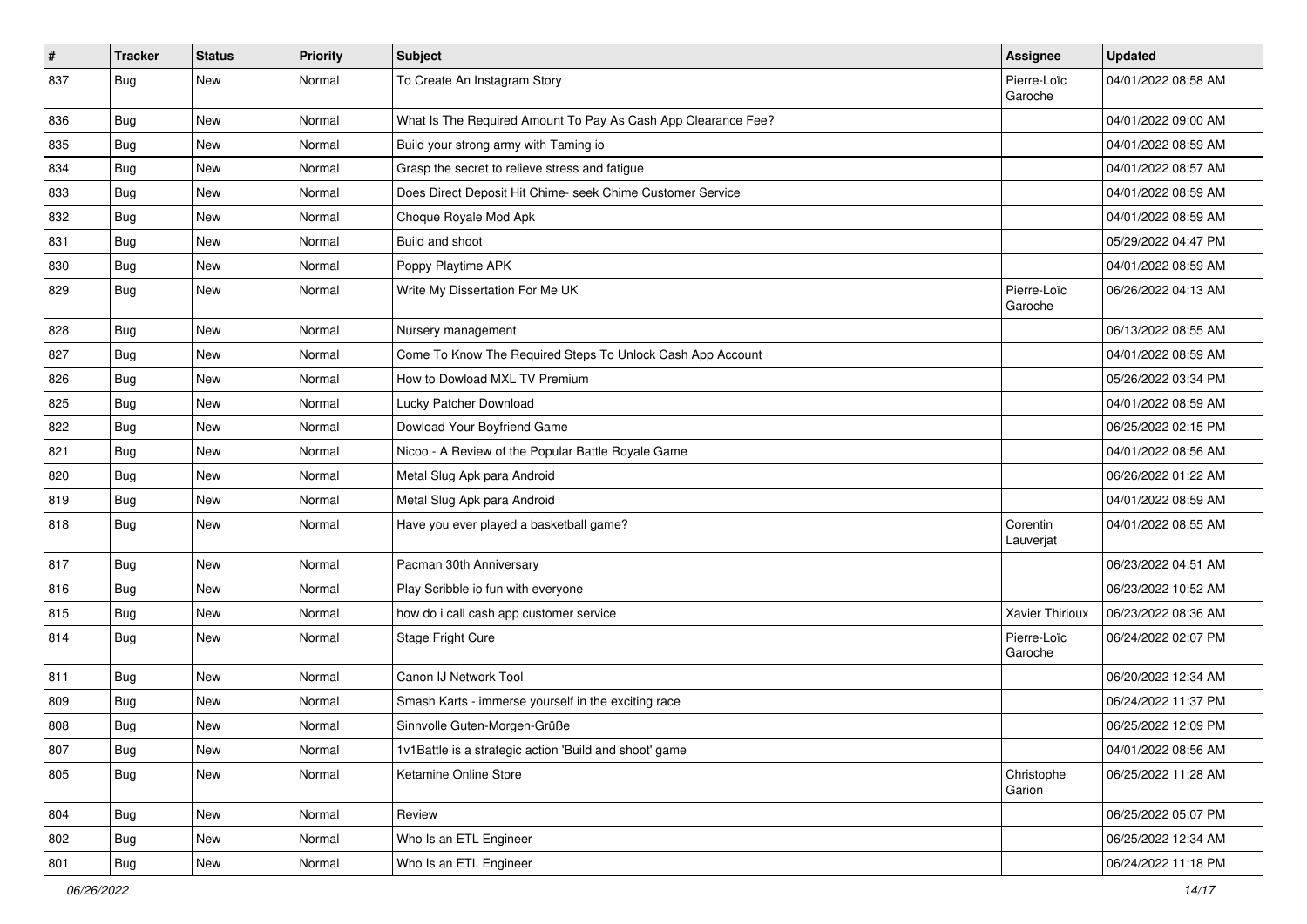| $\vert$ # | <b>Tracker</b> | <b>Status</b> | Priority | <b>Subject</b>                                                                | Assignee               | <b>Updated</b>      |
|-----------|----------------|---------------|----------|-------------------------------------------------------------------------------|------------------------|---------------------|
| 800       | <b>Bug</b>     | New           | Normal   | Who Is an ETL Engineer                                                        |                        | 06/25/2022 10:31 PM |
| 799       | Bug            | New           | Normal   | Who Is an ETL Engineer                                                        |                        | 06/24/2022 04:30 PM |
| 798       | Bug            | New           | Normal   | Who Is an ETL Engineer                                                        |                        | 06/25/2022 04:19 PM |
| 797       | Bug            | New           | Normal   | Psychedelic                                                                   | Christophe<br>Garion   | 06/25/2022 12:37 PM |
| 796       | Bug            | New           | Normal   | How Does Cash App ++ actually work and What is the process of it              |                        | 06/22/2022 07:03 AM |
| 795       | <b>Bug</b>     | New           | Normal   | Drift Boss - Exciting Race                                                    |                        | 04/01/2022 08:57 AM |
| 792       | Bug            | <b>New</b>    | Normal   | What is Google Camera Mod?                                                    |                        | 04/01/2022 08:59 AM |
| 791       | Bug            | New           | Normal   | Samsnung TV Plus is not working                                               |                        | 04/01/2022 09:03 AM |
| 790       | Bug            | <b>New</b>    | Normal   | My app                                                                        |                        | 04/01/2022 09:03 AM |
| 789       | Bug            | New           | Normal   | Full version                                                                  |                        | 06/25/2022 11:26 AM |
| 788       | <b>Bug</b>     | <b>New</b>    | Normal   | Intro Maker Mod APK                                                           |                        | 06/25/2022 10:48 PM |
| 787       | Bug            | New           | Normal   | Assured Assignment Help                                                       |                        | 06/25/2022 11:38 PM |
| 786       | Bug            | New           | Normal   | Best Assignment Help in Australia & UK                                        |                        | 06/21/2022 09:28 PM |
| 785       | Bug            | <b>New</b>    | Normal   | How To Get Money Off Cash App Without Card Or With A Card?                    |                        | 06/21/2022 03:59 PM |
| 784       | Bug            | New           | Normal   | How To Add Money On Cash App Card And Check The Funds?                        |                        | 06/25/2022 02:10 AM |
| 783       | <b>Bug</b>     | <b>New</b>    | Normal   | How Do I Determine The Reasons And Solutions To Fix Cash App Transfer Failed? |                        | 06/26/2022 03:30 AM |
| 782       | Bug            | New           | Normal   | Comment faire une sonnerie téléphonique                                       |                        | 06/24/2022 01:32 PM |
| 781       | Bug            | New           | Normal   | Free Whatsapp Group to Join                                                   |                        | 06/25/2022 01:25 AM |
| 780       | Bug            | New           | Normal   | <b>Best Whatsapp Modified APKs</b>                                            | Pierre-Loïc<br>Garoche | 06/25/2022 06:54 AM |
| 777       | Bug            | New           | Normal   | Obtain driving instructions using Google Maps.                                |                        | 06/25/2022 11:21 AM |
| 776       | <b>Bug</b>     | <b>New</b>    | Normal   | Wibargain                                                                     |                        | 06/17/2022 08:52 PM |
| 775       | <b>Bug</b>     | New           | Normal   | cash app                                                                      |                        | 02/14/2022 08:20 AM |
| 774       | Bug            | <b>New</b>    | Normal   | Follow proper initiatives                                                     |                        | 06/26/2022 02:21 AM |
| 773       | Bug            | New           | Normal   | Spades - Play online free                                                     |                        | 06/25/2022 02:00 AM |
| 772       | <b>Bug</b>     | New           | Normal   | united airlines baggage policy                                                |                        | 06/26/2022 05:25 AM |
| 771       | Bug            | New           | Normal   | united airlines baggage policy                                                |                        | 06/24/2022 02:22 PM |
| 770       | Bug            | New           | Normal   | Canon IJ Network Tool                                                         |                        | 06/25/2022 06:23 PM |
| 769       | Bug            | New           | Normal   | check my cash app                                                             |                        | 06/25/2022 04:55 AM |
| 768       | Bug            | New           | Normal   | Where can you buy best jackets online?                                        |                        | 04/01/2022 09:05 AM |
| 767       | <b>Bug</b>     | New           | Normal   | apkmod                                                                        |                        | 06/24/2022 03:02 PM |
| 766       | Bug            | New           | Normal   | Pobreflix Mod APK Review                                                      |                        | 06/23/2022 01:39 AM |
| 765       | <b>Bug</b>     | New           | Normal   | Follow proper initiatives to check my cash app                                |                        | 06/25/2022 10:08 AM |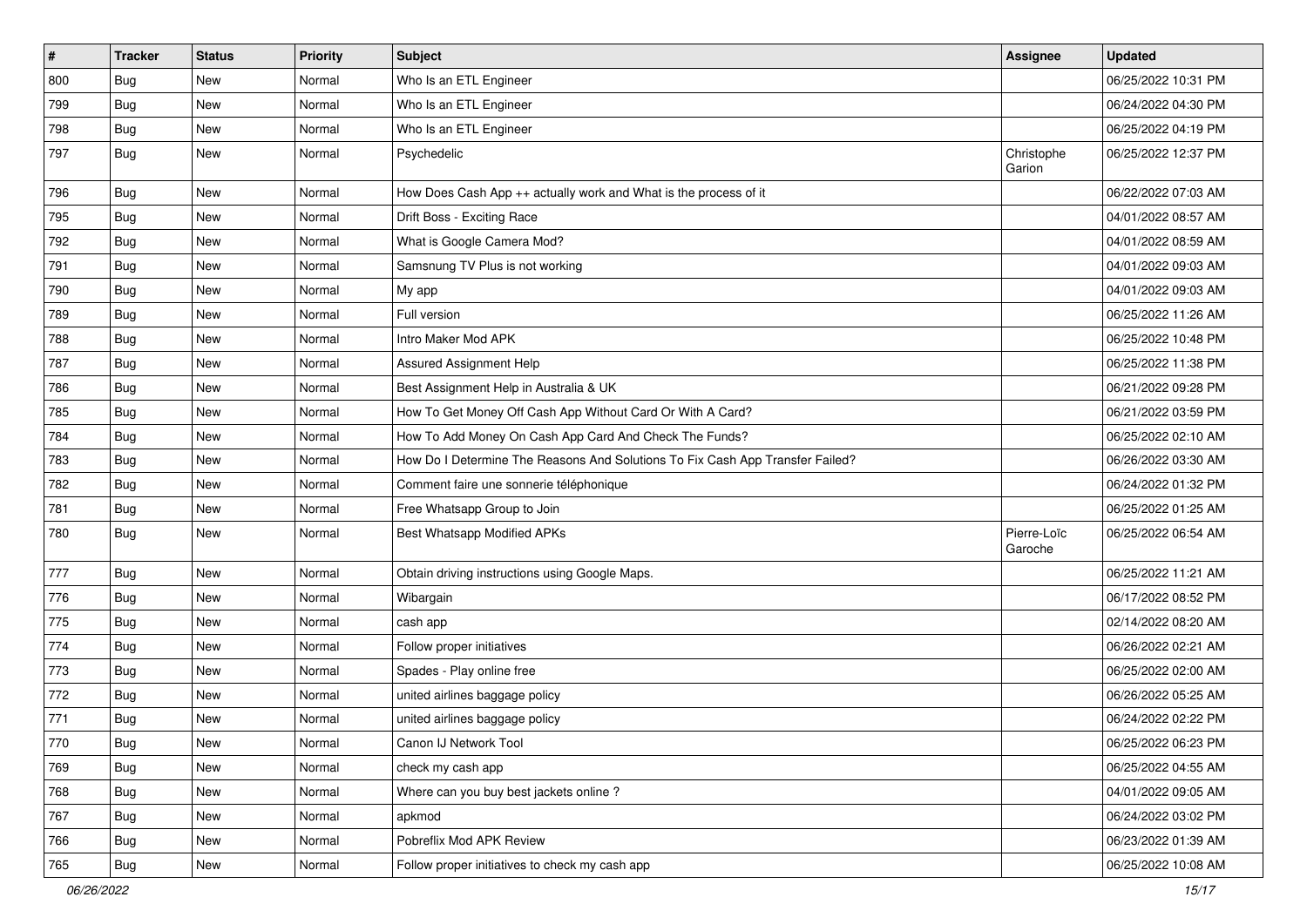| $\vert$ # | <b>Tracker</b> | <b>Status</b> | Priority | <b>Subject</b>                                                                                      | Assignee               | <b>Updated</b>      |
|-----------|----------------|---------------|----------|-----------------------------------------------------------------------------------------------------|------------------------|---------------------|
| 764       | <b>Bug</b>     | New           | Normal   | What is available to see what I can watch HBO Max?                                                  |                        | 06/24/2022 05:42 PM |
| 762       | Bug            | New           | Normal   | How To Add Money To A Cash App Card If Struggling With Low Amount?                                  |                        | 06/24/2022 07:48 AM |
| 761       | Bug            | New           | Normal   | What is it about basketball that makes it so popular in the United States?                          | Corentin<br>Lauverjat  | 06/24/2022 03:48 AM |
| 760       | Bug            | New           | Normal   | apkmod                                                                                              |                        | 05/20/2022 05:32 AM |
| 759       | Bug            | New           | Normal   | Canon IJ Network Tool                                                                               | Pierre-Loïc<br>Garoche | 06/24/2022 08:18 PM |
| 758       | Bug            | New           | Normal   | How Do I Study Consistently For Hours?                                                              |                        | 04/01/2022 09:01 AM |
| 757       | Bug            | New           | Normal   | Why Is Issue of Car Maintenance so Famous for the Consumers?                                        |                        | 04/01/2022 09:01 AM |
| 754       | Bug            | New           | Normal   | Cómo descargar tonos gratis de teléfono celular                                                     |                        | 04/29/2022 05:26 AM |
| 753       | Bug            | New           | Normal   | onlineessaygrader                                                                                   |                        | 04/01/2022 09:01 AM |
| 752       | Bug            | <b>New</b>    | Normal   | Plagerism checker                                                                                   |                        | 04/01/2022 09:03 AM |
| 750       | Bug            | New           | Normal   | Create a Report Template                                                                            |                        | 04/01/2022 09:00 AM |
| 749       | <b>Bug</b>     | New           | Normal   | The Best Bubble Shooter Game for Android                                                            |                        | 04/01/2022 09:02 AM |
| 748       | Bug            | New           | Normal   | Il y a quelques façons d'obtenir des sonneries gratuites pour votre iPhone                          |                        | 04/01/2022 09:02 AM |
| 747       | Bug            | New           | Normal   | How to Install Tyflex Plus on Your Android Device                                                   |                        | 04/01/2022 09:02 AM |
| 744       | Bug            | New           | Normal   | <b>Pixel Survive</b>                                                                                |                        | 04/01/2022 09:02 AM |
| 743       | Bug            | New           | Normal   | They promote 'pixel art' contests and a 'game jam' related to the work and figure of Carlos Casares |                        | 04/15/2022 09:12 PM |
| 742       | <b>Bug</b>     | New           | Normal   | How Long Does Cash App Support Take To Respond For A Better Support?                                |                        | 06/25/2022 11:00 PM |
| 741       | Bug            | New           | Normal   | <b>Blockchain Technology Solutions</b>                                                              |                        | 06/26/2022 02:19 AM |
| 739       | Bug            | New           | Normal   | law dissertation help                                                                               |                        | 04/01/2022 09:02 AM |
| 738       | Bug            | New           | Normal   | How Much Amount Do I Get Using The Referral Code For Cash App?                                      |                        | 04/01/2022 09:03 AM |
| 737       | Bug            | <b>New</b>    | Normal   | How Do I Talk To A Live Person At Facebook If Anything Is Doubtful?                                 |                        | 04/01/2022 09:20 AM |
| 736       | Bug            | New           | Normal   | I Want to Edit in My Website (transfer-factor.net) Unfortunately, Unable to Edit It                 |                        | 06/24/2022 07:32 AM |
| 735       | <b>Bug</b>     | <b>New</b>    | Normal   | A quick fix of how to get money back from cash app stocks                                           |                        | 06/25/2022 02:59 PM |
| 734       | Bug            | New           | Normal   | DR. STRANGE: Multiverse of Scheduling Madness!                                                      |                        | 04/01/2022 09:33 AM |
| 733       | <b>Bug</b>     | New           | Normal   | How does one go about getting a book deal?                                                          |                        | 04/01/2022 09:33 AM |
| 732       | <b>Bug</b>     | New           | Normal   | Get rectifications steps about why cash app transfer failed                                         |                        | 04/01/2022 09:33 AM |
| 731       | <b>Bug</b>     | New           | Normal   | Avail Of Cash App Customer Service If Unable To Down Cash App Mobile App?                           |                        | 06/25/2022 08:36 PM |
| 730       | Bug            | New           | Normal   | Canon IJ Network Tool                                                                               |                        | 04/01/2022 09:33 AM |
| 729       | Bug            | New           | Normal   | Canon IJ Network Tool                                                                               |                        | 04/01/2022 09:33 AM |
| 728       | Bug            | New           | Normal   | Will Cash App refund money if scammed? Hitches With Optimum Ease                                    |                        | 06/26/2022 06:15 AM |
| 727       | Bug            | New           | Normal   | Drive for speed simulator mod apk                                                                   | Pierre-Loïc<br>Garoche | 04/23/2022 11:17 PM |